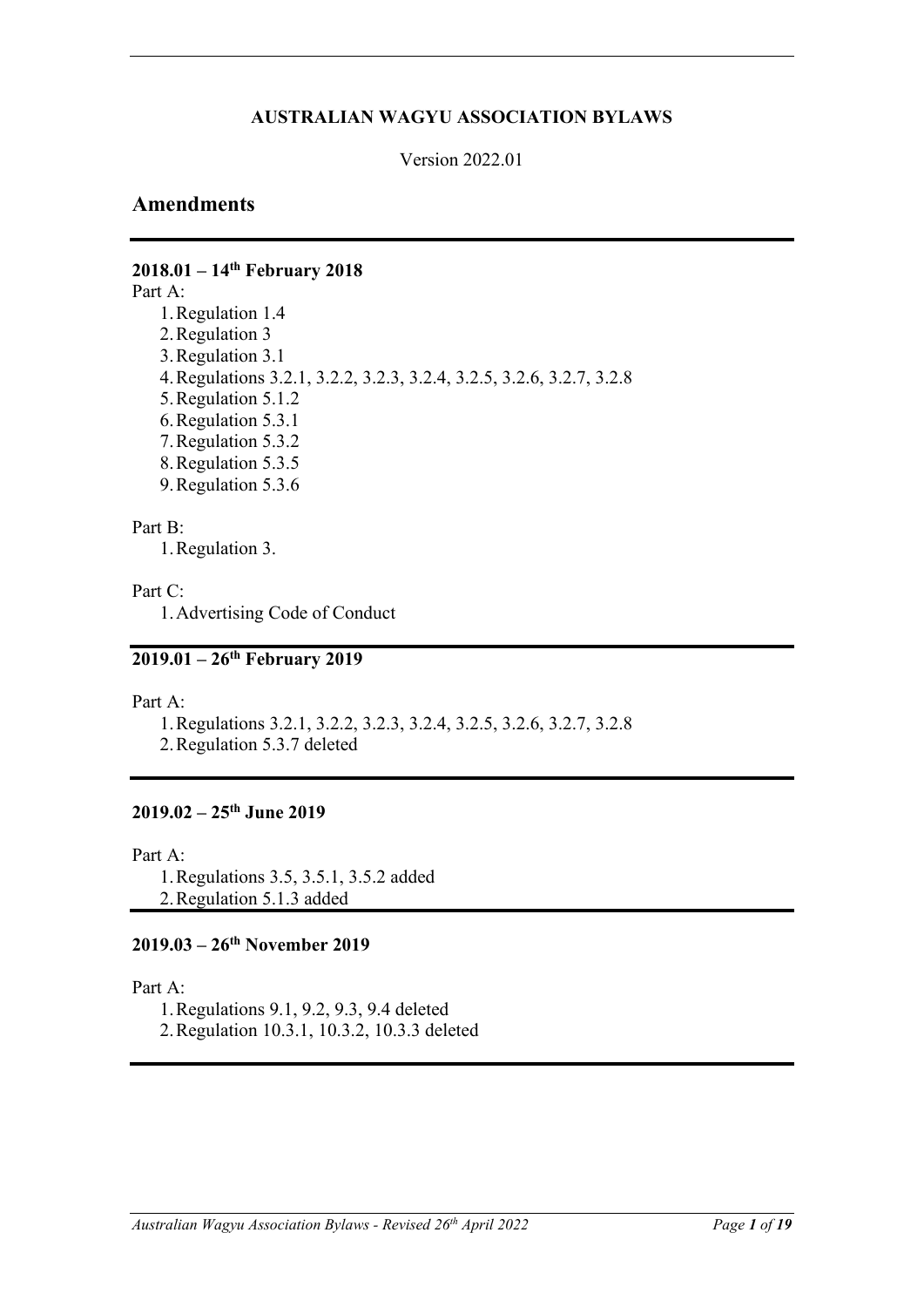# **2020.01 – 5th November 2020**

Part A:

- 1.Change of definition of STUD PREFIX to HERD PREFIX including change to rules on alpha numberic characters and requirement for words.
- 2.Regulation 1.6 added
- 3.Regulation 3.2.9 amended
- 4.Regulation 3.2.10 added
- 5.Regulation 5.2.2 amended to specify requirement for Poll testing of Purebreds if claimed.
- 6.Regulation 5.2.3 renumbered 5.2.4
- 7.Regulation 5.2.3 added to specify non-purebred grade animals can be registered on polled phenotype without testing

# **2021.01 – 17th August 2021**

Part D:

1.Member Bullying Policy

# **2021.02 – 17th September 2021**

Part C: AUSTRALIAN WAGYU ASSOCIATION Advertising, Promotion and Marketing Code of Conduct

1. Regulation 3.4 added

# **2021.03 – 24th November 2021**

DEFINITIONS: Year Letter replaced with Year Code definition and amended Table 1.

Part A:

1.Regulation 3.3.2 amended to specify Year Code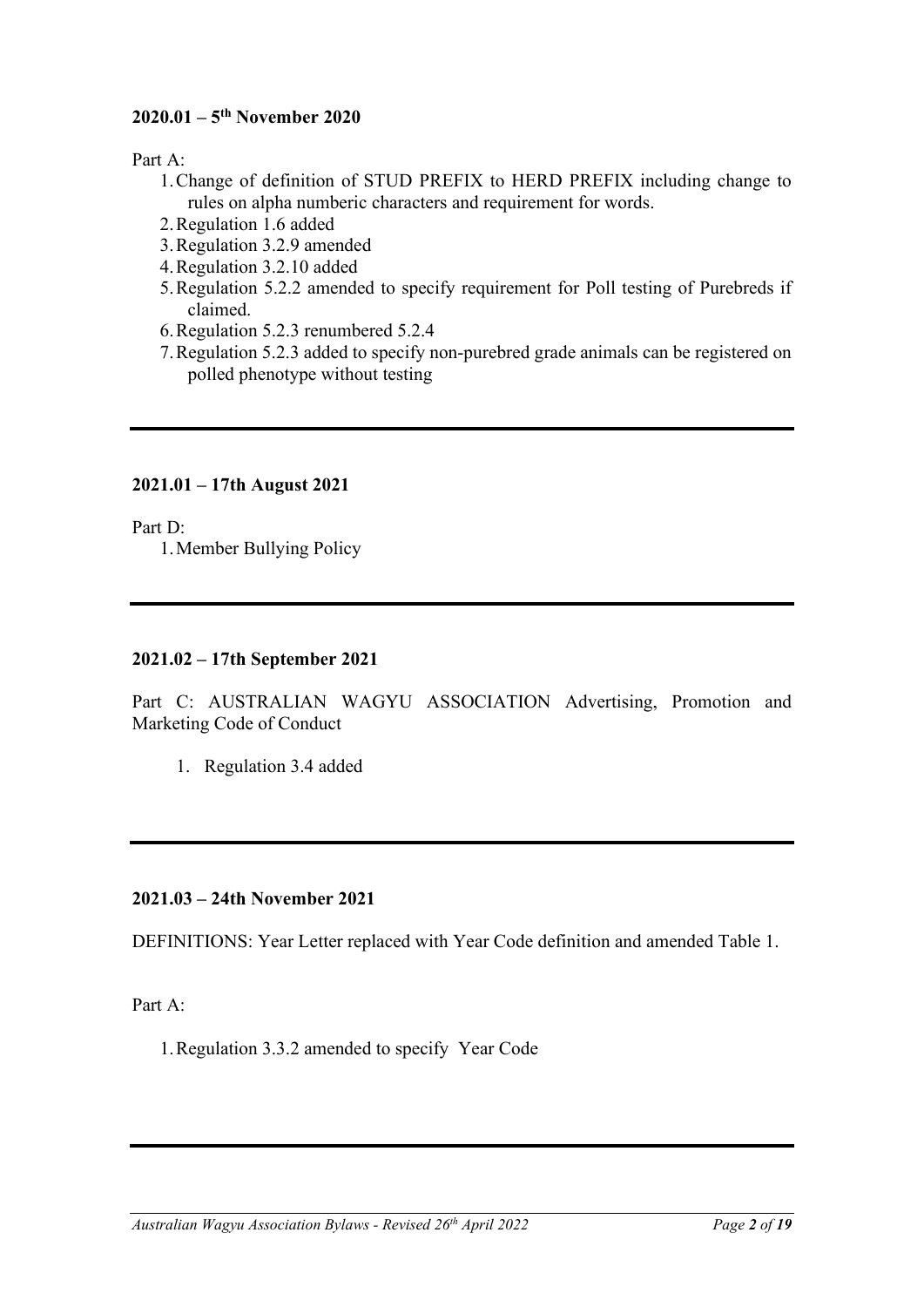# **2022.01 – 26th April 2021**

Part A:

- 1.Regulation 2 amended to specify DNA parent verification is required for the Slaughter Register
- 2. Regulation 2.5.1 amended to delete the requirement for animals to be under 12 months of age.
- 3.Regulation 2.5.4 deleted "Up to 10 AWA registered multiple sires per calf are permitted" and Regulation 2.5.5 renumberd 2.5.4.
- 4.New Regulation 2.5.4 amended to speficy that DNA partent verification is required.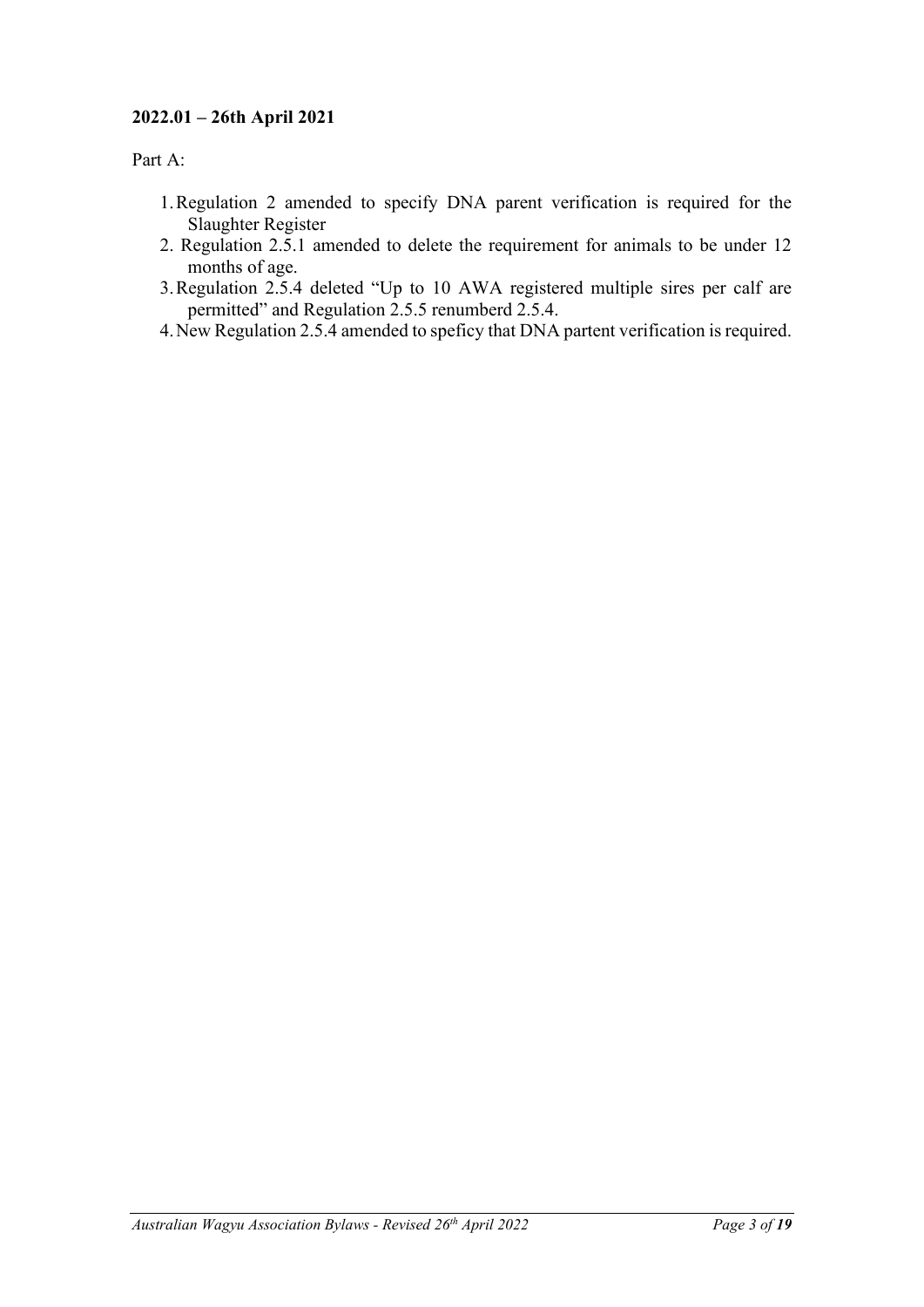# **AUSTRALIAN WAGYU ASSOCIATION BYLAWS**

Version 2021.02

# **Contents**

| Definitions                               |                                                                                                                                                           | 5. General regulations                                 |  |
|-------------------------------------------|-----------------------------------------------------------------------------------------------------------------------------------------------------------|--------------------------------------------------------|--|
| Part A - Regulations                      |                                                                                                                                                           | 5.1. Breeder's records                                 |  |
| 1. Membership & herd enrolment            |                                                                                                                                                           | 5.2. Horned, dehorned, polled or                       |  |
| 2. Wagyu registers                        |                                                                                                                                                           | scurred status                                         |  |
| 2.1. Herdbook register                    |                                                                                                                                                           | 5.3. Deregistration                                    |  |
| 2.2. Fullblood grade                      |                                                                                                                                                           | 5.4. Genetic conditions                                |  |
| 2.3. Purebred grade                       |                                                                                                                                                           | Transfers<br>6.                                        |  |
| 2.4. Content register                     |                                                                                                                                                           | 7.<br>Cattle leasing                                   |  |
| 2.5. Slaughter register                   |                                                                                                                                                           | Matings<br>8.                                          |  |
| 2.6. Grading up section                   |                                                                                                                                                           | Embryo transfer<br>9.                                  |  |
| 2.7. Base animals                         |                                                                                                                                                           | Importations<br>10.                                    |  |
| 3. Eligibility for seedstock registration |                                                                                                                                                           | Cloning<br>11.                                         |  |
| 3.1<br>DNA typing                         |                                                                                                                                                           | <b>AWA Fees</b><br>12.                                 |  |
| 3.2 Parent verification                   |                                                                                                                                                           | Appendix 1 - Breed Standard                            |  |
| 3.3 Identification                        |                                                                                                                                                           | Part B - Members Code of Conduct                       |  |
| Late applications<br>3.4                  |                                                                                                                                                           | Part C - Advertising Code of Conduct                   |  |
| 3.5                                       | Registration of sold animals                                                                                                                              | Part D – Member Bullying Policy                        |  |
| 4. Performance recording                  |                                                                                                                                                           |                                                        |  |
|                                           |                                                                                                                                                           |                                                        |  |
| <b>DEFINITIONS</b>                        |                                                                                                                                                           |                                                        |  |
| AWA<br><b>AKAUSHI</b>                     | means The Australian Wagyu Association Limited.<br>means fullblood/purebred red Wagyu which is registered with a recognised                               |                                                        |  |
|                                           | Wagyu Association                                                                                                                                         |                                                        |  |
| <b>BY-LAWS</b>                            | mean the by-laws of The Australian Wagyu Association Limited as from time                                                                                 |                                                        |  |
|                                           | to time in force.                                                                                                                                         |                                                        |  |
| <b>BREEDER</b>                            | is the owner of the dam at the time of calving except in the case of notified<br>ownership transactions including contract mating, embryo transplants and |                                                        |  |
| leasing.<br><b>BREEDING YEAR</b>          |                                                                                                                                                           | means the calendar year from 1 January to 31 December. |  |

BULL means a Fullblood/Purebred Wagyu bull which is registered with a recognised Wagyu Association.

BULL OWNER means the owner, including multiple owners, of a registered Wagyu bull, or the authorised representative, or nominee, of that owner or those owners.

CALF-DROP NUMBER means the unique identification, consisting of a maximum of 5 alphabetic letters and/or numbers, allotted by the herd owner to each calf born in his herd for that year. (This excludes the Herd Code, the Grade Code and Year Code) CONSTITUTION means the 2017 Constitution of AWA.

FULLBLOOD ANIMAL means the offspring of a Wagyu sire and a Wagyu dam whose forebears originate from Japan and whose pedigrees show no evidence of any grading up from base animals or outcrossing.

DEHORNED means the animal carries two copies of the horn gene and had horns which were removed.

DESCURRED means the animal carries one or two copies of the poll gene and had scurs which were removed.

GRADE in relation to an animal, denotes the proportion of Wagyu blood in that animal, expressed as a percentage.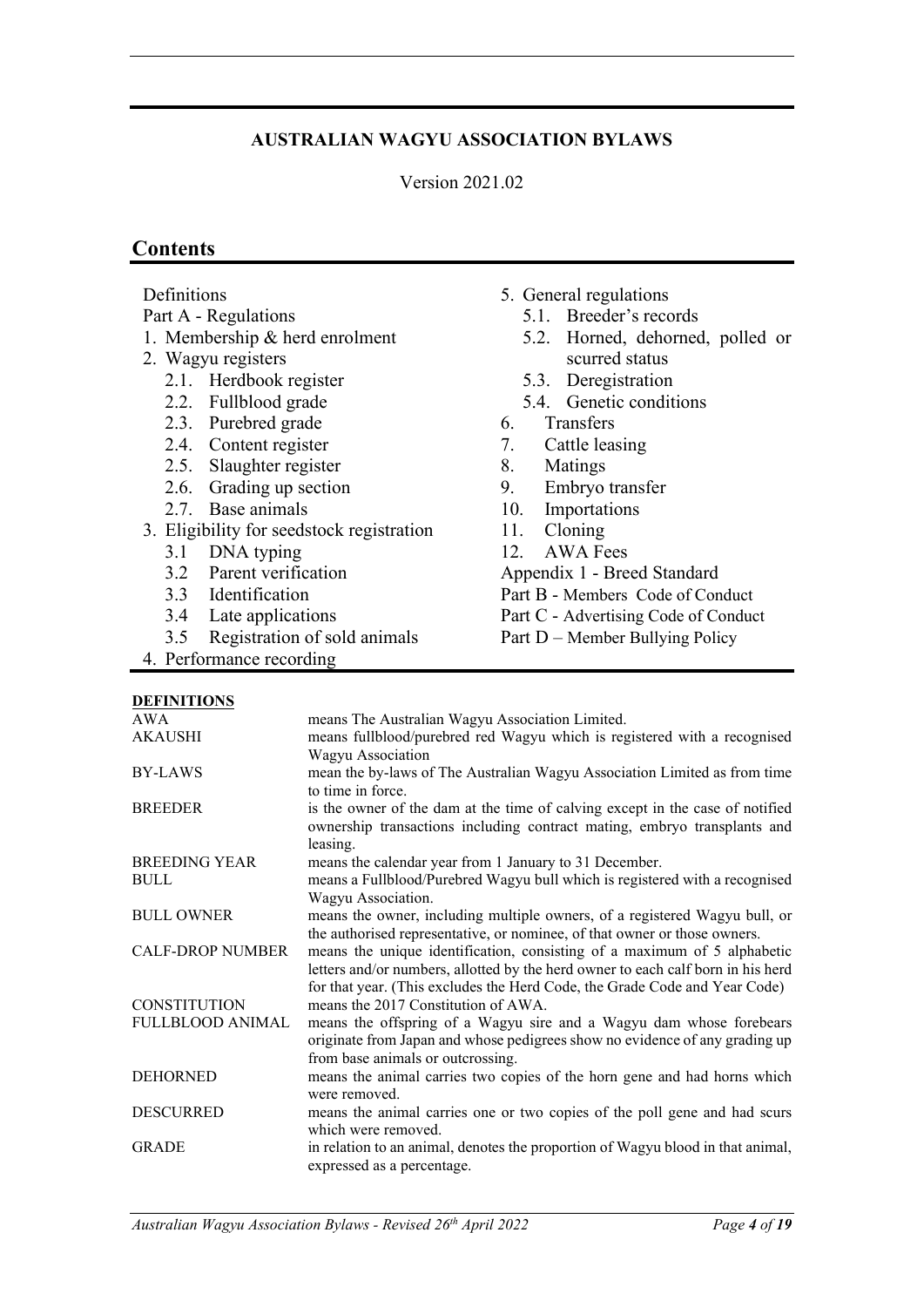| <b>GRADE CODE</b>       | means the number or letter denoting the grade of an animal or the section of<br>the register in which the animal is registered.                                                                                                                                                                                                  |
|-------------------------|----------------------------------------------------------------------------------------------------------------------------------------------------------------------------------------------------------------------------------------------------------------------------------------------------------------------------------|
| <b>HERD CODE</b>        | is a unique identification approved by AWA for each herd for the purposes of<br>registration. It comprises a three character code. The code may be made up of<br>three letters, or three numbers or a combination of letters and numbers. The<br>herd code is part of the identification with which an animal must be identified |
| <b>HERD PREFIX</b>      | prior to registration.<br>means a word or words or code recorded by the AWA to identify any herd. It<br>can consist of a minimum of two alphanumeric characters and a maximum of<br>20 alphanumeric characters which may include spaces between the word/s<br>and/or code/s.                                                     |
| <b>HORNED</b>           | means the animal carries two copies of the horn gene and has horns.                                                                                                                                                                                                                                                              |
| <b>HORNS</b>            | means the presence of horns that are attached to the skull.                                                                                                                                                                                                                                                                      |
| <b>IDENTIFICATION</b>   | in relation to an animal means the unique series of the following information                                                                                                                                                                                                                                                    |
|                         | on that animal; its Herd Code, Grade Code, Year Code and Calf-Drop Number.                                                                                                                                                                                                                                                       |
| <b>MATED BY</b>         | includes natural joining and insemination by artificial breeding.                                                                                                                                                                                                                                                                |
| <b>MEMBER</b>           | means an individual, partnership or body corporate who is a financial full                                                                                                                                                                                                                                                       |
|                         | member of the Australian Wagyu Association and who is entitled to enter                                                                                                                                                                                                                                                          |
|                         | animals in AWA's Registers.                                                                                                                                                                                                                                                                                                      |
| <b>MISHIMA</b>          | means a fullblood Mishima bloodline animal which is registered with a                                                                                                                                                                                                                                                            |
|                         | recognised Wagyu Association.                                                                                                                                                                                                                                                                                                    |
| <b>NAME</b>             | means a word or words recorded in the register to identify an animal that is in                                                                                                                                                                                                                                                  |
|                         | addition to the stud prefix. Up to 20 letter spaces may be used.                                                                                                                                                                                                                                                                 |
| <b>NOMINEE</b>          | means a person nominated by a non-individual member as being the nominee                                                                                                                                                                                                                                                         |
|                         | of that membership.                                                                                                                                                                                                                                                                                                              |
|                         | PARENT VERIFICATION means use of laboratory testing by DNA to verify the parents of an animal                                                                                                                                                                                                                                    |
| POLLED                  | means the animal carries one or two copies of the poll gene.                                                                                                                                                                                                                                                                     |
| PUREBRED ANIMAL         | means any animal registered by AWA as a purebred.                                                                                                                                                                                                                                                                                |
| <b>REGISTERED</b>       | in relation to an animal, means that animal is recorded in a register in<br>accordance with these by-laws.                                                                                                                                                                                                                       |
| <b>REGISTERED OWNER</b> | in relation to an animal, denotes the person recorded in the register as the owner<br>of the animal.                                                                                                                                                                                                                             |
| <b>SCURRED</b>          | means the animal carries one or two copies of the poll gene and has scurs.                                                                                                                                                                                                                                                       |
| <b>SCURS</b>            | means horn-like tissue that are attached to the skin rather than the skull. Can                                                                                                                                                                                                                                                  |
|                         | vary in size from small growths to small hornlike structures.                                                                                                                                                                                                                                                                    |
| <b>SEEDSTOCK</b>        | means animals registered with AWA for breeding purposes                                                                                                                                                                                                                                                                          |
| <b>SERVED</b>           | includes natural joining and insemination by artificial breeding                                                                                                                                                                                                                                                                 |
| <b>SERVICE</b>          | includes natural joining and insemination by artificial breeding.                                                                                                                                                                                                                                                                |
| <b>TRANSFER DATE</b>    | shall be the date on which ownership passes to the transferee.                                                                                                                                                                                                                                                                   |
| WAGYU                   | means a Fullblood animal whose forebears originate from Wagyu bovine                                                                                                                                                                                                                                                             |
|                         | animals in Japan and whose pedigree shows no evidence of any grading up                                                                                                                                                                                                                                                          |
|                         | from base animals or outcrossing to other breeds.                                                                                                                                                                                                                                                                                |
| <b>WAGYU REGISTER</b>   | means the register of AWA in which records of individual Wagyu animals are                                                                                                                                                                                                                                                       |
|                         | kept, whether published or not, contained in computer tapes, micro film or such                                                                                                                                                                                                                                                  |
|                         | other information storage systems as approved by AWA from time to time.                                                                                                                                                                                                                                                          |
| <b>YEAR CODE</b>        | means the combination of 2-digit number and letter designated by AWA to                                                                                                                                                                                                                                                          |
|                         | denote the year of birth of a registered animal. See Table 1.                                                                                                                                                                                                                                                                    |
|                         |                                                                                                                                                                                                                                                                                                                                  |

|      | Table 1. A WA Teat Code Table – houng change from Teat Code to Teat Code for $2022$ . |      |     |      |                 |      |     |  |
|------|---------------------------------------------------------------------------------------|------|-----|------|-----------------|------|-----|--|
| 2005 | A                                                                                     | 2014 | K   | 2023 | 23U             | 2032 | 32D |  |
| 2006 | B                                                                                     | 2015 | L   | 2024 | 24V             | 2033 | 33E |  |
| 2007 | C                                                                                     | 2016 | M   | 2025 | 25W             | 2034 | 34F |  |
| 2008 | D                                                                                     | 2017 | N   | 2026 | <b>26X</b>      | 2035 | 35G |  |
| 2009 | E                                                                                     | 2018 | P   | 2027 | 27Y             | 2036 | 36H |  |
| 2010 | F                                                                                     | 2019 | O   | 2028 | 28Z             | 2037 | 37J |  |
| 2011 | G                                                                                     | 2020 | R   | 2029 | 29A             | 2038 | 38K |  |
| 2012 | Н                                                                                     | 2021 | S   | 2030 | 30B             | 2039 | 39L |  |
| 2013 | .,                                                                                    | 2022 | 22T | 2031 | 31 <sup>C</sup> | 2040 | 40M |  |

Table 1. AWA Year Code Table – noting change from Year Code to Year Code for 2022.

Letters "I and O" are not used as these letters can look like numerals on tags, pedigrees and reports.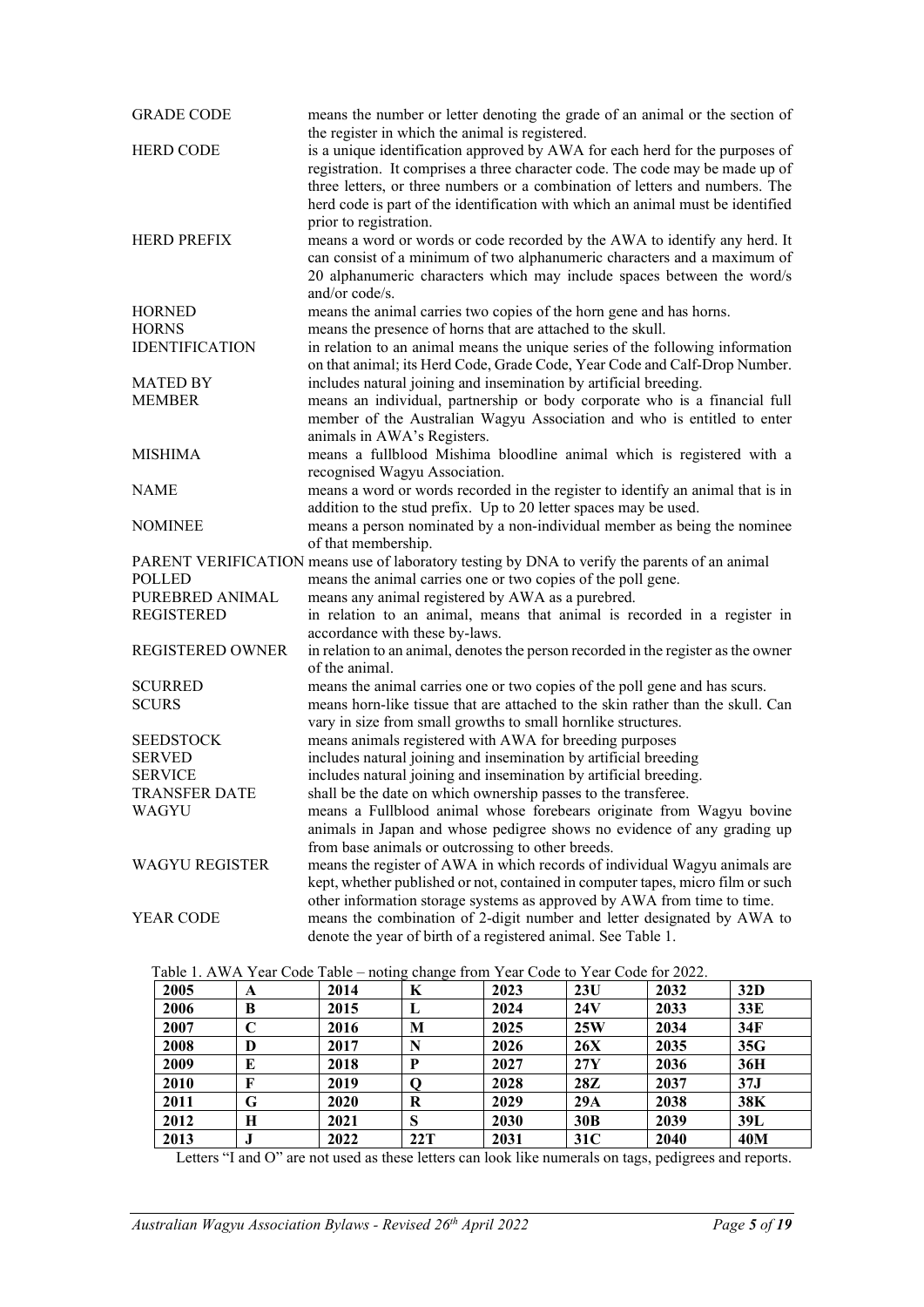# **PART A – AUSTRALIAN WAGYU ASSOCIATION**

#### **Regulations**

# **1. MEMBERSHIP AND HERD ENROLMENT**<br>**1.1** Every full member who is fully financi

- Every full member who is fully financial may within three months of admission to such membership apply for herd enrolment. The member may with such application provide the information required in relation to the herd and tender the fees payable upon herd enrolment.
- **1.2** Each full member may apply for the approval of a herd prefix which consists of not more than 20 letter spacings which shall be exclusive to the member.
- **1.3** In addition to the herd prefix, the full member may nominate an exclusive 3 character code. This herd code forms part of the permanent identification system.
- **1.4** Members warrant to use their best endeavours to comply with the requirements of the Constitution and each part of the Bylaws namely Part A – Wagyu Regulations, Part B – Members Code of Conduct and Part  $C - AWA$  Advertising code of conduct, as may be determined by AWA from time to time.
- **1.5** Members indemnify AWA and its agents and representatives for any loss, damage or other liabilities arising from members' mistakes, negligence or deliberate misleading conduct arising from the members' obligations under the Constitution and the Bylaws.
- **1.6** Members recognise the place of business of the AWA is Armidale, NSW Australia and that the exclusive jurisdiction for all disputes relating to the AWA and its agents and representatives is that of NSW Australia and shall be governed in accordance with Australian law.

#### **2 WAGYU REGISTERS**

The Wagyu Register shall contain the following sections:

HERDBOOK: FULLBLOODS **PUREBREDS CONTENT** SLAUGHTER

*Herdbook Register (HBR):* The breeding register for all Wagyu Fullblood 100% and Purebred Wagyu F4 93+% males and females which are DNA parent verified to their sire and dam.

Black, Red and Composite (the result of combined breeding of black and red Wagyu) animals are registered in the Herdbook Register with the colour field differentiating these groups of animals.

Composite registered animals have a "CC" in brackets [CC] on their registration certificate immediately after the animal's registered name. Progeny of Composite registered animals are only eligible for registration in the Composite Register.

*Content Register:* The breeding register for Wagyu influenced animals not eligible for registration in the Herdbook.

*Slaughter Register:* The non-breeding register for slaughter animals only which are, Crossbred Wagyu F1 50%, Crossbred Wagyu F2 75%, and Crossbred Wagyu F3 87+%, Purebred Wagyu F4 93+% and Wagyu Fullblood 100% males and females. DNA parent verification is required to register the animal and load parentage information for the animal. No progeny from any Slaughter Registered animals are eligible to be registered with the AWA.

*Grading Up*: This system allows the recording of Crossbred Wagyu F1 50+%, Crossbred Wagyu F2 75+%, and Crossbred Wagyu F3 87+% animals where the objective is to produce a Purebred Wagyu F4 93+%. DNA sire verification is required for F1 animals. DNA parent verification is required for both the sire and dam for F2, F3 and F4 animals.

#### **2.1 HERDBOOK REGISTER (HBR)**

- 2.1.1 As red and black Wagyu are regarded as two distinct breeds, they (and progeny from red with black matings) shall be recorded in separate sections of the register as separate lines of cattle.
- 2.1.2 Progeny from black animals mated to red animals or vice versa are to be recorded as Composite animals.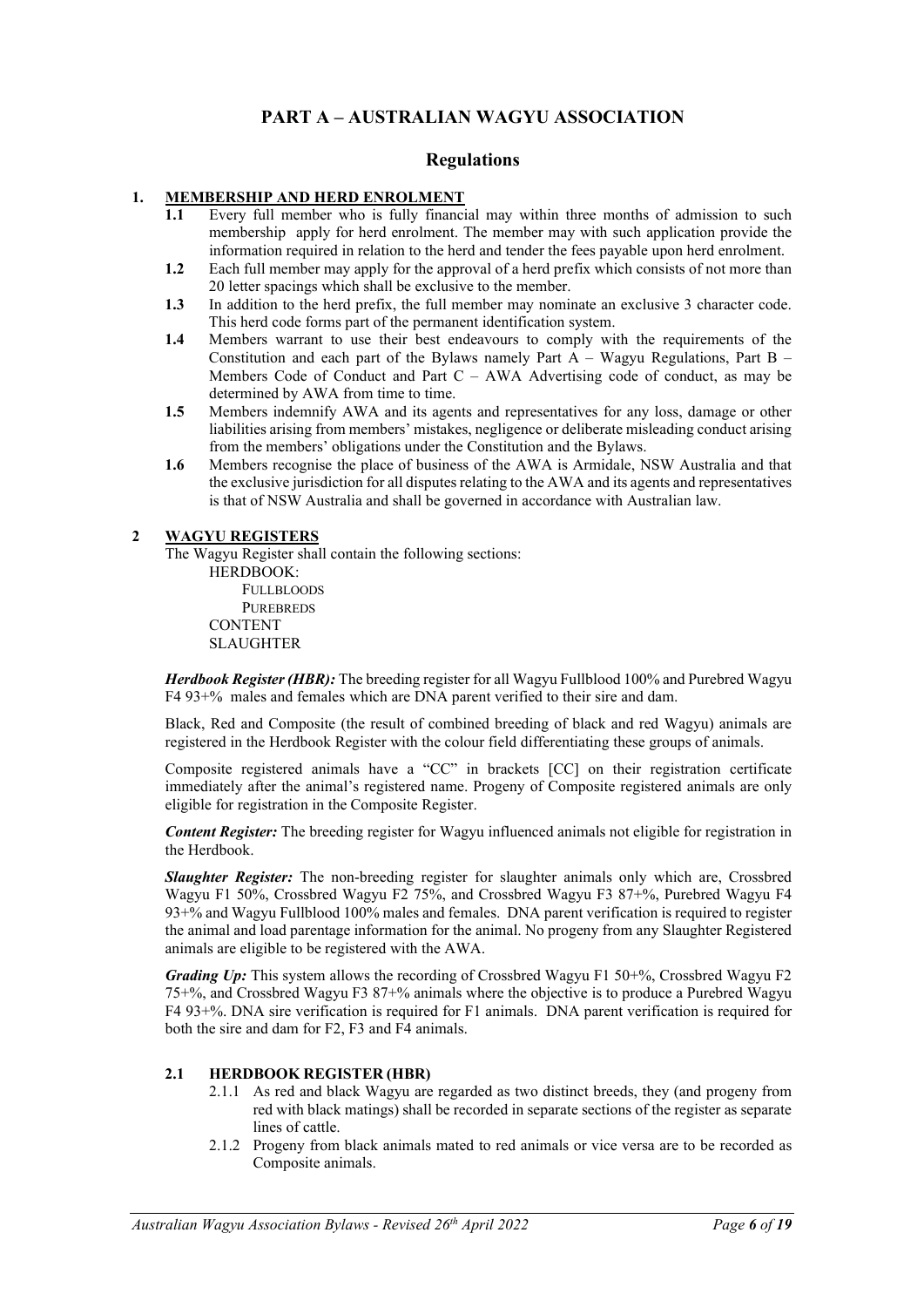- 2.1.3 Composite animals have a "CC" in brackets [CC] on their registration certificate immediately after the animal's registered name.
- 2.1.4 The coat colour of all animals on the registers shall be either red or black. This shall be determined by the member on visual colouration.

#### **2.2 FULLBLOOD GRADE**

- 2.2.1 An animal will be regarded as a fullblood whose forebears originate from Japan and whose pedigrees show no evidence of any grading up from base animals or outcrossing to other breeds.
- 2.2.2 An animal will be regarded as a fullblood if in a register of recognised overseas Wagyu breed organisations, provided that the regulations governing the entry of such animals as fullbloods comply with these by-laws governing registration and are approved by AWA.
- 2.2.3 If the animal is registered with the American Wagyu Association or any other Wagyu registry organisation, evidence of parentage verification must be provided.
- 2.2.4 DNA parent verification is required to sire and dam.
- 2.2.5 Animals registered in this section shall be given a grade code of "F".

#### **2.3 PUREBRED GRADE (WAGYU F4 93+%)**

- 2.3.1 An animal will be regarded as a purebred if in a register of recognised overseas Wagyu breed organisations, provided that the regulations governing the entry of such animals as purebreds comply with these by-laws governing registration and are approved by AWA.
- 2.3.2 If the animal is registered with any other Wagyu registry organisation, evidence of parentage verification must be provided.
- 2.3.3 Animals produced as a result of a 4th cross in the Grading-Up Section, that are 15/16th (minimum 93% Wagyu breed content) Wagyu and DNA parent verified to sire and dam are eligible for classification as purebred.
- 2.3.4 Animals identified by the Crossbred Wagyu Test with minimum 93% Wagyu breed content and parent verified to a fullblood or purebred sire and parent verified to an F4 (minimum 93% Wagyu breed content) or F3 (minimum 87% Wagyu breed content) dam are eligible for classification as purebred.
- 2.3.5 Purebred animals may be subject to inspection and may be downgraded if, in the opinion of AWA, they do not conform to the current breed standard of excellence.
- 2.3.6 Animals registered in this section shall be given a grade code of "P".

#### . **2.4 CONTENT REGISTER**

- 2.4.1 The Content Register makes provision for the registration of Wagyu influenced animals not eligible for registration in the fullblood or purebred registers.
- 2.4.2 It shall be a requirement for the registration of a Content Register calf that its sire has a DNA profile recorded with AWA at a minimum level to be specified by AWA.
- 2.4.3 Prior to registration a hair sample of the animal will be provided to AWA.
- 2.4.4 Parent verification of calves will not be required.
- 2.4.5 Random parent verification of calves will be conducted at a frequency determined by the board at no cost to the animal owners. Animals found to have an incorrect sire will be deregistered if the correct sire is not identified by the owner at the owner's cost.
- 2.4.6 If no Wagyu content is claimed for a base animal, the breed (or breed combination) of the base animal shall be recorded.
- 2.4.7 If Wagyu content is claimed for a base animal, a breed content test will be required for the animal.
- 2.4.8 Animals registered in the content register shall be assigned a percentage breed content calculated from the percentage Wagyu of the sire and dam or results from the Crossbred Wagyu Test.

#### **2.5 SLAUGHTER REGISTER (SR)**

The Slaughter Register is to allow breeders and marketers access to a professionally prepared pedigree certificate for animals destined for slaughter and to facilitate the capture of performance data on these animals.

To meet with slaughter registration eligibility: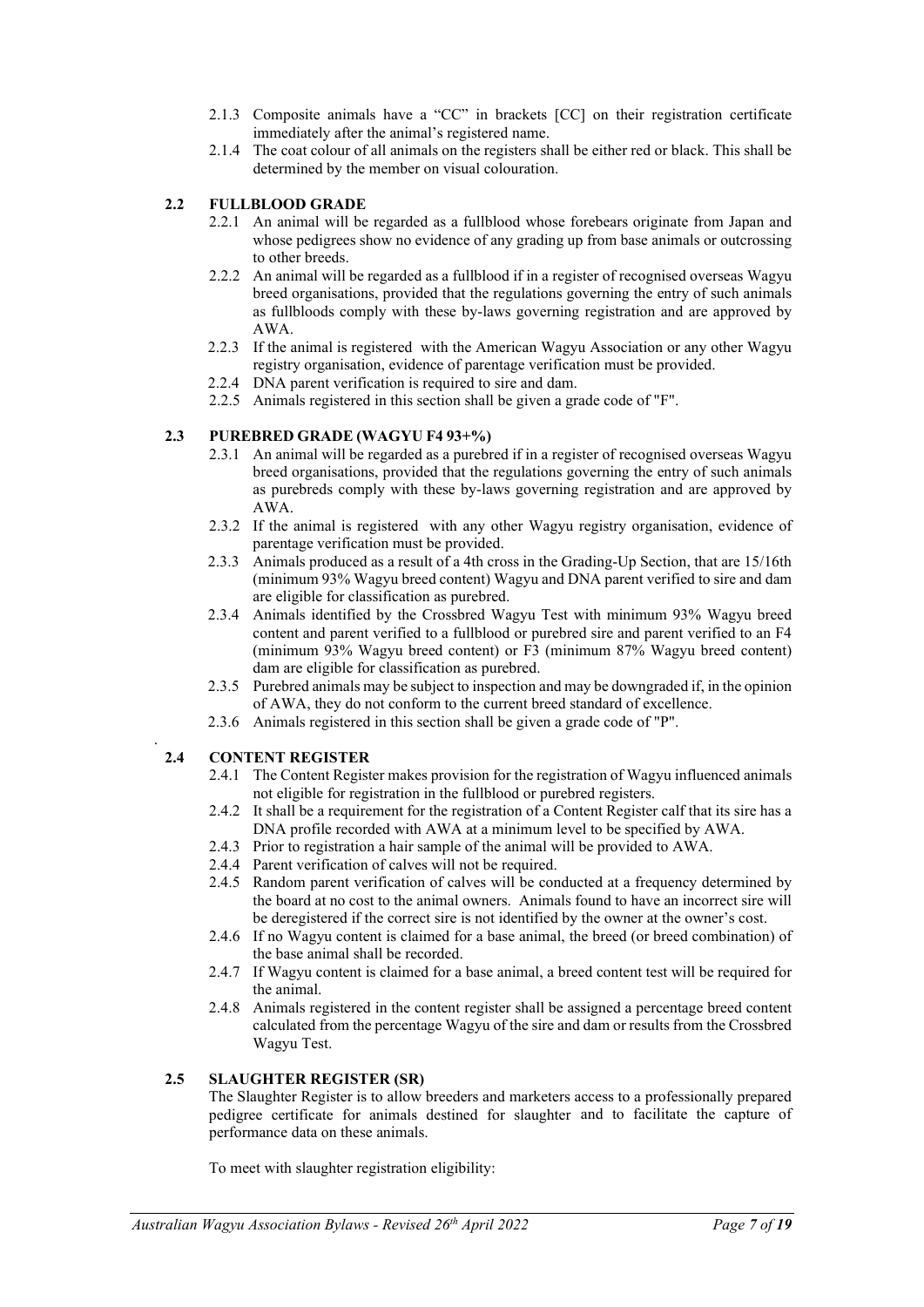- 2.5.1 Entry into the SR is available to commercial cattle sired by registered Wagyu bulls and destined for slaughter. They must have minimum Wagyu breed content of Crossbred Wagyu F1 50%.
- 2.5.2 An electronic Slaughter Register certificate will be generated for the slaughter animal.
- 2.5.3 AWA Registered sires of SR cattle can be either natural mating, artificial insemination (AI) or embryo transfer (ET).
- 2.5.4 DNA parent verification is required where the sire and/or dam of the animal is supplied for the animal registration. DNA test results from each animal must be provided to the AWA in order to allow validation of parentage.
- 2.5.5 If animals being the progeny of embryos are candidates for SR, then proof of ownership is required.
- 2.5.6 Female animals registered in the SR are to be kept for slaughter purposes only. No progeny of Slaughter registered females are eligible for registration. All SR certificates are to state "This animal is for slaughter only and is not to be used for breeding purposes".
- 2.5.7 Animals must be permanently identified to meet Australian statutory requirements for the National Livestock Identification Scheme (NLIS) and the NLIS identifier will be recorded with the Slaughter registration.

#### **2.6 GRADING-UP SECTION**

- 2.6.1 Males and Females may be admitted to the grading up section if they are the progeny of a Fullblood or Purebred sire and out of a base female of any breed (or cross of any breed) or if they meet the minimum level of percentage Wagyu content as determined by the Crossbred Wagyu Test and specified in Table 2 for the relevant grade.
- 2.6.2 Animals registered in this section shall be given a grade code applicable to the Minimum % Wagyu Content classification or relevant generation as specified in Table 2.
- 2.6.3 The progeny of a Grade 0 (Base) animal requires a DNA parent verification to its sire to qualify for registration as Grade 1 (F1). The progeny of a Grade 1, 2 or 3 (F1, F2 or F3) animal requires a DNA parent verification to its sire and dam to qualify for registration.
- 2.6.4 Animals eligible for registration in thissection may be subject to inspection and may be downgraded if, in the opinion of AWA, they do not conform to breed standards.
- 2.6.5 If an animal has white markings other than on the pizzle, scrotum or the underbelly posterior to the navel and rising onto the flank, it cannot be registered higher than 7/8<sup>th</sup> (minimum 87% Wagyu breed content) on the register. If an animal of grading of  $15/16<sup>th</sup>$ (minimum 93% Wagyu breed content) or higher, does not comply with the colour markings it is downgraded to  $7/8<sup>th</sup>$  (minimum  $87%$  Wagyu breed content).

| <b>Grade Code</b> | Generation               | Minimum % Wagyu Content   |
|-------------------|--------------------------|---------------------------|
|                   | $0 = Base Animal$        | Less than $50\%$          |
|                   | $1 =$ Crossbred Wagyu F1 | $50 + \%$                 |
|                   | $2$ = Crossbred Wagyu F2 | $75 + \%$                 |
|                   | $3$ = Crossbred Wagyu F3 | $87 + \%$                 |
| 4 or PB           | $4$ = Crossbred Wagyu F4 | 93+% (PUREBRED if parent  |
|                   |                          | verified to sire and dam) |

#### **Table 2 - Grade Code assignment based on Generation or Minimum % Wagyu Content**

#### **2.7 BASE ANIMALS**

- 2.7.1 Base animals shall be identified with a number by branding, tattooing or ear tagging.
- 2.7.2 The grade code of base animals is "0".
- 2.7.3 The breed (or the apparent crossbreeds) of the base animal shall be recorded.
- 2.7.4 No registration or transfer fees are payable for base animals, however, if a base animal is sold inseminated to a registered sire, the normal transfer procedures apply and any applicable fees shall be paid.

#### **3 ELIGIBILITY FOR SEEDSTOCK REGISTRATION**

To meet with Seedstock registration eligibility and in registering animals with AWA: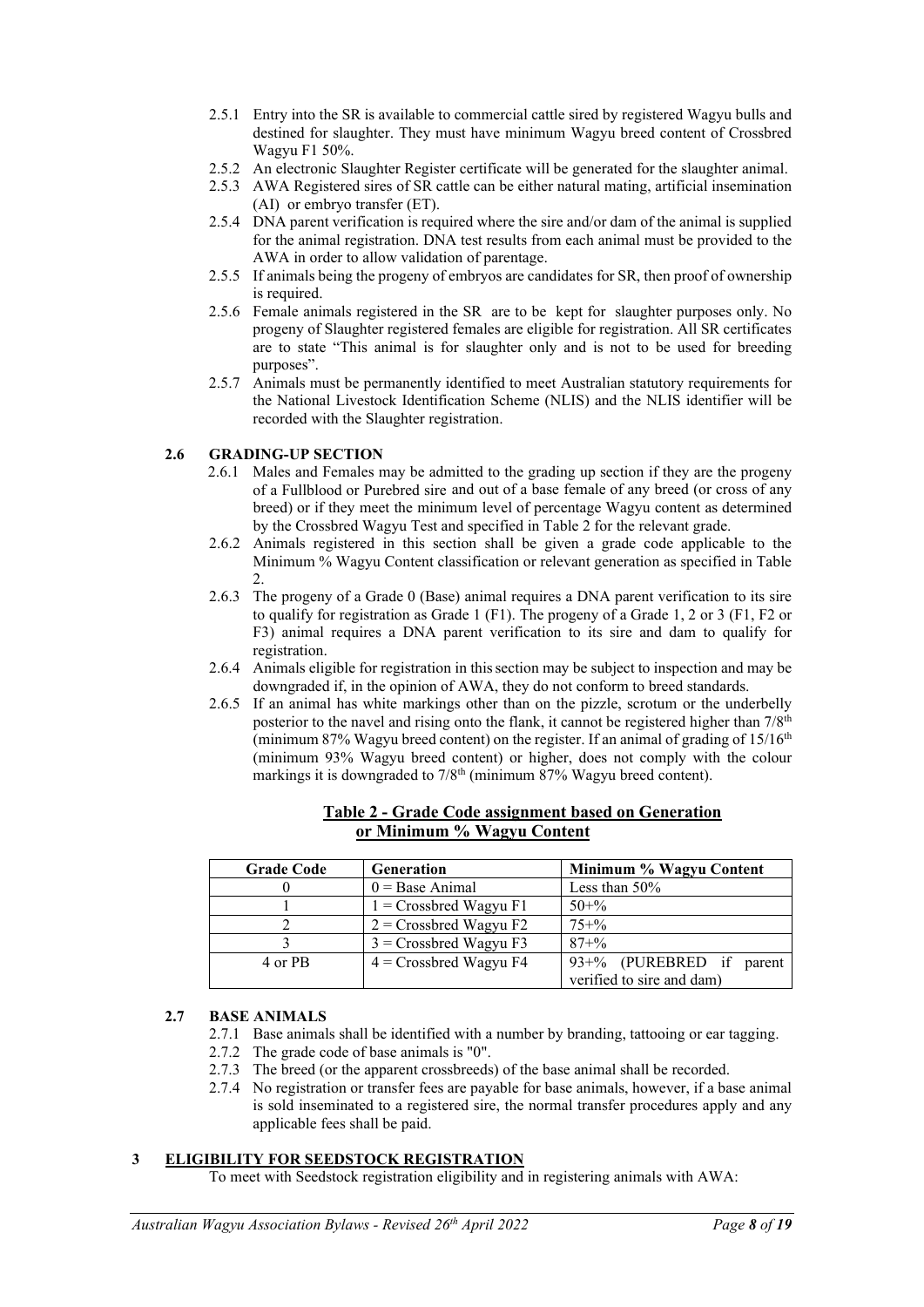**3.1** All animals registered after July 1998 must be DNA typed at any AWA approved Australian or international laboratory where AWA has a current genetic testing services agreement to enable parent verification by DNA for future progeny. (Note: a list of approved Australian and international laboratories is available on AWA's website.)

#### **3.2 PARENT VERIFICATION - DNA genotyping**

- 3.2.1 AWA requires a DNA profile and parentage verification of all animals registered in the Herdbook or the Grading Up section supplied by an AWA approved DNA testing laboratory.
- 3.2.2 All calves submitted for MiP testing and parent verification after February 2017 on MiPs must be parent verified using 21 MiP markers. Parent verification using MiP markers must report verification results on all markers available.
- 3.2.3 For animals not already registered in the Herdbook, where parent verification is based on ISAG standardised MiP markers, a 50K SNP genotype must be provided for the animal in addition to the MiP profile used for registration. All progeny from these animals must be parent verified using 21 MiP markers or 50K SNP genotyping supplied by an AWA approved DNA testing laboratory.
- 3.2.4 AWA will undertake SNP PV analysis based on testing results provided to it by AWA approved DNA testing laboratories.
- 3.2.5 AWA will not accept SNP PV analysis provided by DNA testing laboratories.
- 3.2.6 AWA requires, and each member grants to AWA a perpetual, royalty free right of access to the sample (where available) and to DNA profiles from this sample for the purposes of maintaining the integrity of the Wagyu Herdbook, genetic analyses and EBVs, tests and products derived from these for the benefit of AWA and its members as a group.
- 3.2.7 AWA requires pedigree, DNA profile and performance data submitted from members to be held on the AWA database and members grant to AWA a perpetual, royalty free right of access to all such data.
- 3.2.8 The genotype generated data from each registered animal will be used in AWA genetic analyses and will be used by AWA for research and/or publication or dissemination of EBVs on individual animals.
- 3.2.9 AWA will notify members where it access's the member's sample or the DNA for conducting testing.
- 3.2.10 Upon sale of an animal or genetic material (embryos or semen) by a member to another person, the member provides right of access to all DNA test information for the sold animal or genetic material and access to any remaining DNA or sample materials for purposes of genetic testing for parent verification by the AWA and this testing will be made available to both members.

#### **3.3 IDENTIFICATION (including recipient cows)**

- 3.3.1 Every animal born in a registered herd and eligible for stud registration shall be permanently identified with two of the following:
	- DNA typing NLIS Tattoo

Brand

3.3.2 Every registered animal shall have a unique identifier that includes the Herd Code, Grade Code, Year Code and Calf-Drop Number. The Year Code will denote the year in which the calf was born, and the Calf-Drop Number shall so far as is practicable, normally indicate the order in which the calf was born in relation to other calves born in the same herd in that year.

eg. ABCF22T5 where Herd Code = ABC, Grade Code = F (fullblood), Year Code =  $22T$  (2022), Calf-Drop Number = 5 (5th calf born in the herd in 2022).

3.3.3 Animals must be permanently identified to meet Australian statutory requirements for the National Livestock Identification Scheme (NLIS) and the NLIS identifier will be recorded with seedstock registration.

#### **3.4 LATE APPLICATIONS**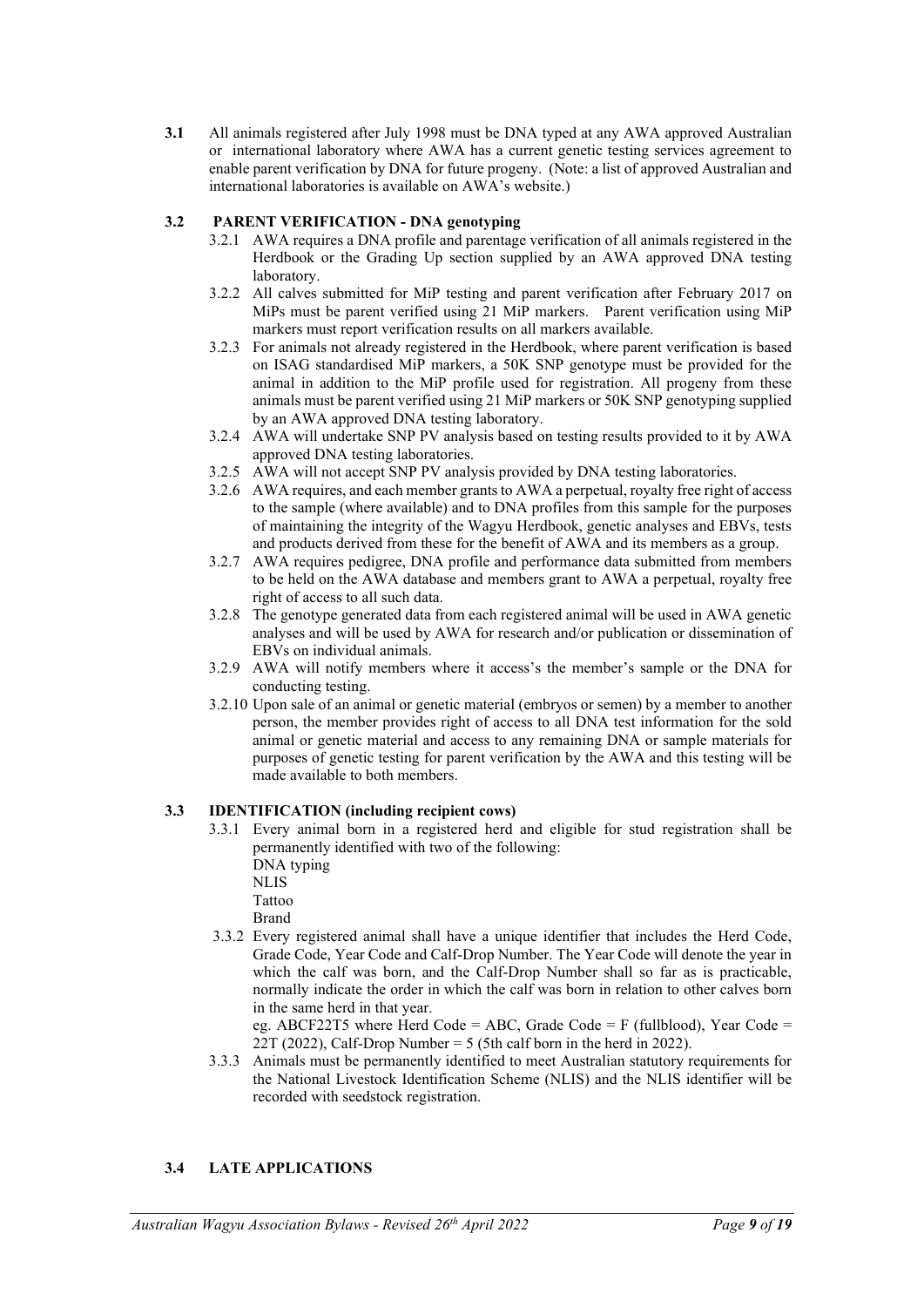Application for stud registration of an animal shall be made on a form approved by AWA before the animal is 36 months old. Application for registration made after 36 months from the date of birth of the animal will be charged at the prescribed late fee.

#### **3.5 REGISTRATION OF SOLD ANIMALS**

- 3.5.1 Where a live animal is sold by the breeder of the animal to a new owner prior to registration, permission for registration of the animal must be granted by the breeder of the animal. Upon meeting the requirements for registration, the animal will be registered within the herd of the breeder, including carrying the herd prefix of the breeder of the animal within its name. The animal will then be transferred from the breeder to the new owner of the animal.
- 3.5.2 Where an embryo is sold by the breeder of the animal to a new owner, the breeder of embryo will provide access to the relevant DNA typing information for the purposes of registration of the resultant live animal. Upon meeting the requirements for registration, the animal will be registered within the herd of the new owner, including carrying the herd prefix of the new owner of the animal within its name

# **4 PERFORMANCE RECORDING**<br>**4.1** Wagyu BREEDPLAN partici

- **4.1** Wagyu BREEDPLAN participants must be a full member of AWA.<br>**4.2** Members are encouraged to join BREEDPLAN and supply the foll
- **4.2** Members are encouraged to join BREEDPLAN and supply the following additional data for performance recording, for example -
	- 4.2.1 Birth weight
	- 4.2.2 200 day weight (taken between 80 and 300 days of age)
	- 4.2.3 400 day weight (taken between 301 and 500 days of age)
	- 4.2.4 600 day weight (taken between 501 and 900 days of age)
	- 4.2.5 Scanning data
	- 4.2.6 Carcase performance data
- **4.3** Animals must be registerd to enable access to BREEDPLAN services.

## **5 GENERAL REGULATIONS**

# **5.1 BREEDER'S RECORDS**

- 5.1.1 It shall be the duty of members, being the owners of registered animals, to keep proper records of the breeding activities of their herds. All such records so kept, shall be open for examination by a person authorised by AWA to examine the same. Any such authorised persons shall be at liberty to take such extracts of records as they think fit and shall take all reasonable steps to preserve the confidentiality of any part of the member's records about which such restraint should reasonably be requested by the member.
- 5.1.2 AWA may investigate any registered animal it considers demonstrates anomalous and/or atypical traits to that expected; and/or breakdowns in registration processes resulting in claims contrary to the animal's registration status. Members must cooperate in all respects with any investigation including but not limited to providing tissue and DNA samples for testing for any animal being investigated and any other information that AWA may reasonably request.
- 5.1.3 It shall be the duty of members, being the breeder or owner of a registered animal, to provide notice to the AWA where the pedigree of an animal as recorded by the AWA is known to be incorrect for an animal they have bred or they own.

#### **5.2 HORNED, DEHORNED, POLLED OR SCURRED STATUS**

- 5.2.1 The written registration application must contain information indicating if an animal is Horned, Dehorned, Polled or Scurred.
- 5.2.2 Any Purebred animal registered as Polled or Scurred must be DNA tested to determine if it is Homozygous polled or Heterozygous polled using a test to be specified by AWA.
- 5.2.3 Any Polled or Scurred animal registered in a grade other than Purebred and not DNA tested to determine if it is Homozygous polled or Heterozygous polled will be assigned a phenotype of Polled Untested.
- 5.2.4 Dehorning may be performed and is at the discretion of the breeder. Dehorning is encouraged as early as possible in the interest of animal welfare.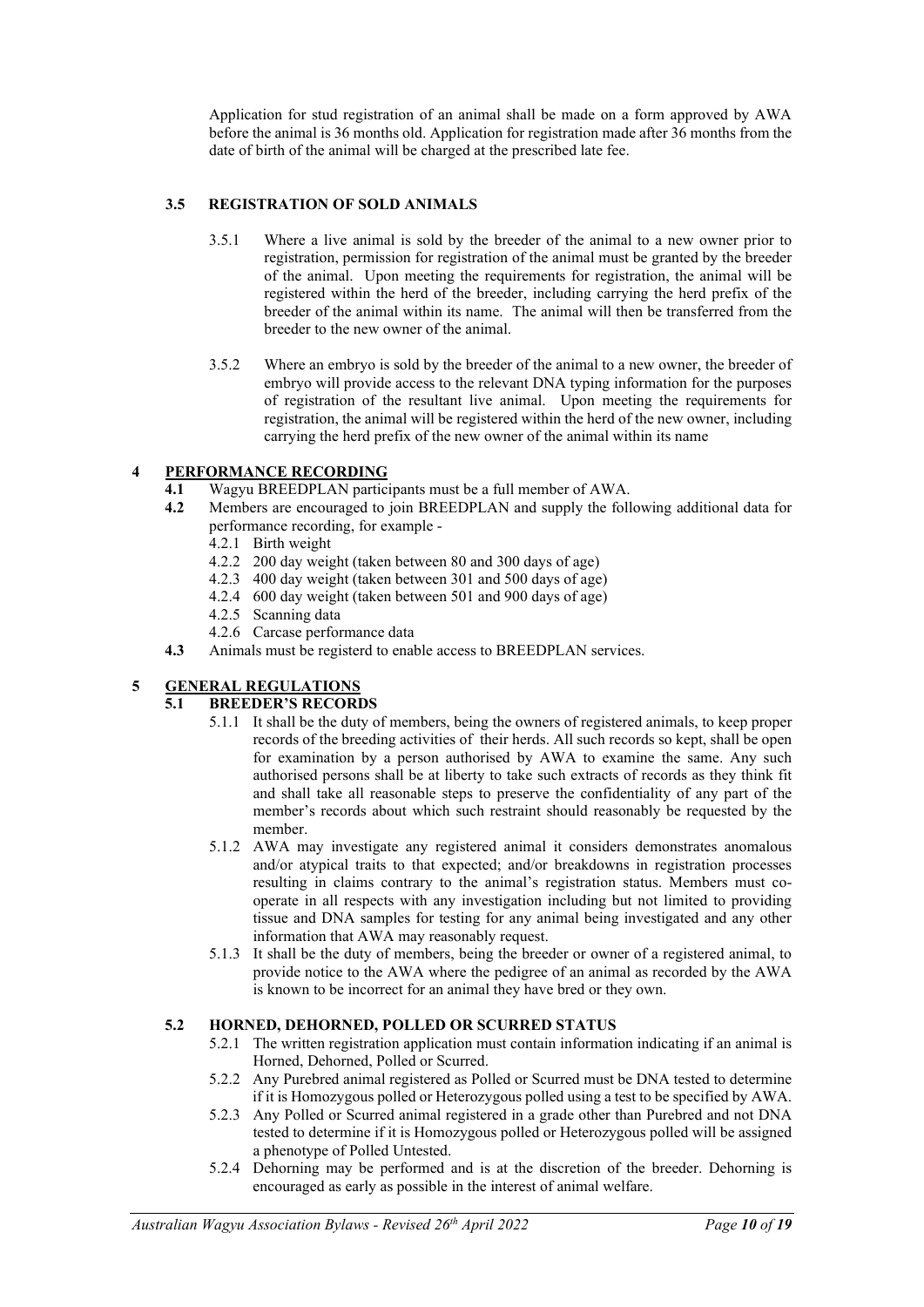#### **5.3 DEREGISTRATION**

5.3.1 Any animal may upon the written application of its registered owner be deregistered. However for pedigree integrity, reporting of genetic analyses, EBVs and maintenance of datasets underpinning genetic predictions used by AWA, animals with progeny will be maintained in AWA registers to allow complete records.

AWA may:

- 5.3.1 Decline to register or deregister any animal or to record the transfer of any animal if the person applying for such registration or recording shall fail to pay upon demand any money due to AWA prescribed in these By-laws;
- 5.3.2 Cancel or defer any registration of any animal if the person for the time being recorded as the owner of such animal shall fail to pay within 90 days after demand any monies to be payable to AWA on any account whatsoever;
- 5.3.3 Cancel or defer the entry in the register of any animal sold, exchanged, leased or otherwise disposed of if no application for transfer of such animal be lodged with AWA within the time prescribed and if the prescribed fee be not paid within four months of such disposition;
- 5.3.4 Cancel or defer any entry in the register of any animal where right of access to the sample, DNA or DNA profile is withheld or refused by the member.
- 5.3.5 Cancel any animal registration where AWA is reasonably satisfied that an animal does not meet the registration standards as set out in these Bylaws.

#### **5.4 GENETIC CONDITIONS**

- 5.4.1 Members are required to report to AWA any animals showing clinical symptoms that may have a genetic basis. AWA has a reportable list of lethal recessive conditions in Australian Wagyu that are attached to this document See appendix B – "AWA Lethal recessive conditions of Wagyu" panel.
- 5.4.2 As carriers of a single copy of lethal recessive conditions are clinically normal, all animals tested to the "AWA Lethal recessive conditions of Wagyu" panel must have their status identified on their individual registration.
- 5.4.3 Testing for other recessive conditions may be required if any genetic material is destined for an export market in which the importing country and/or breed association requests such information.
- 5.4.4 AWA shall calculate the probability of each registered animal being a carrier of genetic conditions and shall publish the results of tests conducted for these conditions and the probabilities of non-tested registered animals being carriers.

#### **6 TRANSFERS**

- **6.1** Upon sale, exchange, gift, lease or other settlement of a registered animal, or any interest therein registered with AWA, notification of such shall be lodged by the animal's registered owner with a completed, signed transfer application for the registered animal to be transferred on the back of the original pedigree registration certificate.
- **6.2** Every animal shall be registered and the registration fees paid by its breeder/owner before it is transferred. The vendor shall pay transfer fees.
- **6.3** Transfer within 60 days Transfer applications must be forwarded to AWA together with the prescribed transfer fee within 60 days of the date of transfer/sale. A late fee to be accepted must accompany transfer applications received after 60 days.
- **6.4** A calf must be registered by the breeder prior to transfer with/without the dam.
- **6.5** Base dams: The above regulations also apply to registered Base dams.
- **6.6** Full mating details must be entered on the transfer certificate.
- **6.7** Transfer of registered animals from approved overseas societies must conform to AWA's requirements in force from time to time.
- **6.8** In the event that members purchase unregistered animals and apply to have them registered, all transfer and registration fees will be payable, and all requirements for registration shall be met.
- **6.9** With the transfer of genetic material, the vendor is obliged to supply relevant DNA information.

#### **7 CATTLE LEASING**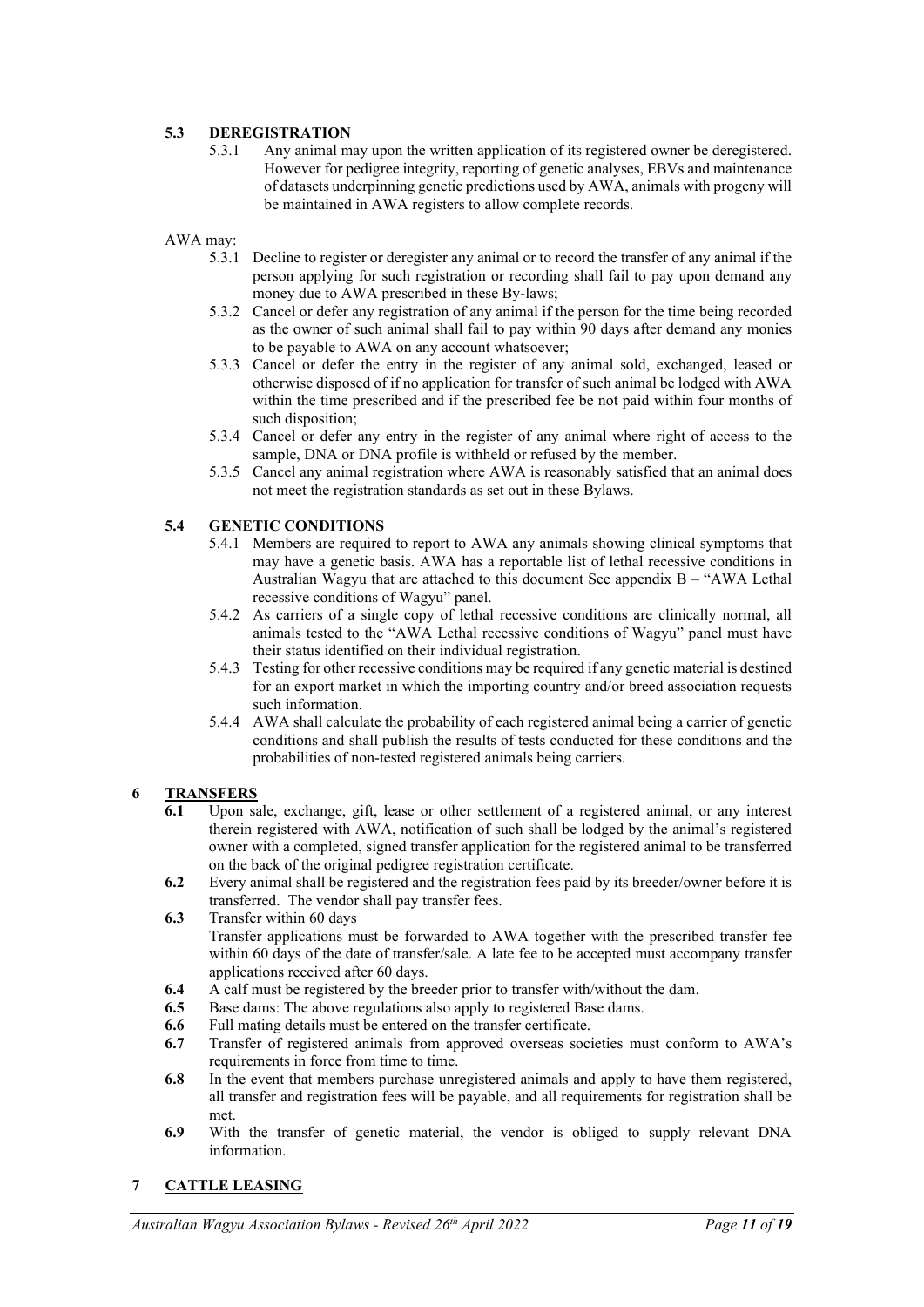- **7.1** AWA recognises the existence of cattle-leasing arrangements and lessees are deemed to be owners for all purposes of these By-laws for the period of the lease.
- **7.2** Both lessors and lessees are required to be full members, except in the case of leasing finance arrangements, in which circumstances the lessee only is required to be such a member.
- **7.3** It will be a requirement of the Lessor to inform AWA at the beginning of the term of the lease the details of both term and lessees rights to progeny produced by the herd in question.

#### **8 MATINGS - ARTIFICIAL INSEMINATION (AI) OR NATURAL SERVICE**

- **8.1** A member may use AI or natural service by registered Fullblood or Purebred bulls in a registered herd with progeny eligible for registration as per section 3.
- **8.2** MULTIPLE OWNERSHIP OF SIRES & DAMS
	- 8.2.1 Only four (4) shareholdings in a bull or female will be registered with AWA at any one time. When a sire or dam becomes the subject of multiple ownership, AWA must be notified in writing, before the animal is used by the new owners.
	- 8.2.2 One of the four member owners shall become the nominated owner as AWA contact.

# **9 IMPORTATIONS**

- **9.1** REGISTERED CATTLE IMPORTS
	- 9.1.1 Animals registered in any other country approved by AWA will be considered for registration on AWA's Registers on receipt of the following (which must be forwarded to AWA within 2 months of import):<br>9.1.1.1 A certified copy of a f
		- 9.1.1.1 A certified copy of a four-generation registration certificate from the approved overseas society.
		- 9.1.1.2 A certified copy of a transfer certificate.
		- 9.1.1.3 A certified copy of an export certificate
		- 9.1.1.4 In the case of all progeny bred by embryo transfer, a certified copy of the parent verification certificate.
		- 9.1.1.5 Where an animal or pending progeny is by a sire or dam which is not on AWA's Register, the sire or dam's registration certificate, ISAG format DNA profile and the prescribed fee must also be provided.
		- 9.1.1.6 Payment of the prescribed fee.
	- 9.1.2 Animals registered as Fullbloods or Ppurebreds in registers of recognised overseas Wagyu breed organisations shall be eligible for registration in AWA's Registers, provided that the regulations governing the entry of such animals comply with these By-laws governing registration and evidence of DNA parent verification to sire and dam is provided.

#### **9.2** IMPORTATION OF RECIPIENT DAMS

- 9.2.1 In the case of recipient cows being imported, a prescribed fee per donor cow shall be paid. The following documents must be forwarded to AWA:
	- 9.2.1.1 Donor cow's registration certificate.
	- 9.2.1.2 Donor cow's DNA or blood typing certificate.
	- 9.2.1.3 Where the donor cow has been inseminated by a sire, which is not on AWA's Registers, the sire's registration certificate, DNA/blood typing certificate and the prescribed fee must also be provided.
	- 9.2.1.4 Export certificate covering the import of the recipient cows.

#### **10 CLONING**

No embryos, semen or progeny from sires and or dams that are a result of cloning are to be registered with AWA. AWA will not register any animal or genetic material imported into Australia that is derived from cloning anywhere in its pedigree.

#### **11 AWA FEES**

Fees for services provided by AWA can be found on the internet at: <http://www.wagyu.org.au/content/uploads/AWA-fee-schedule.pdf>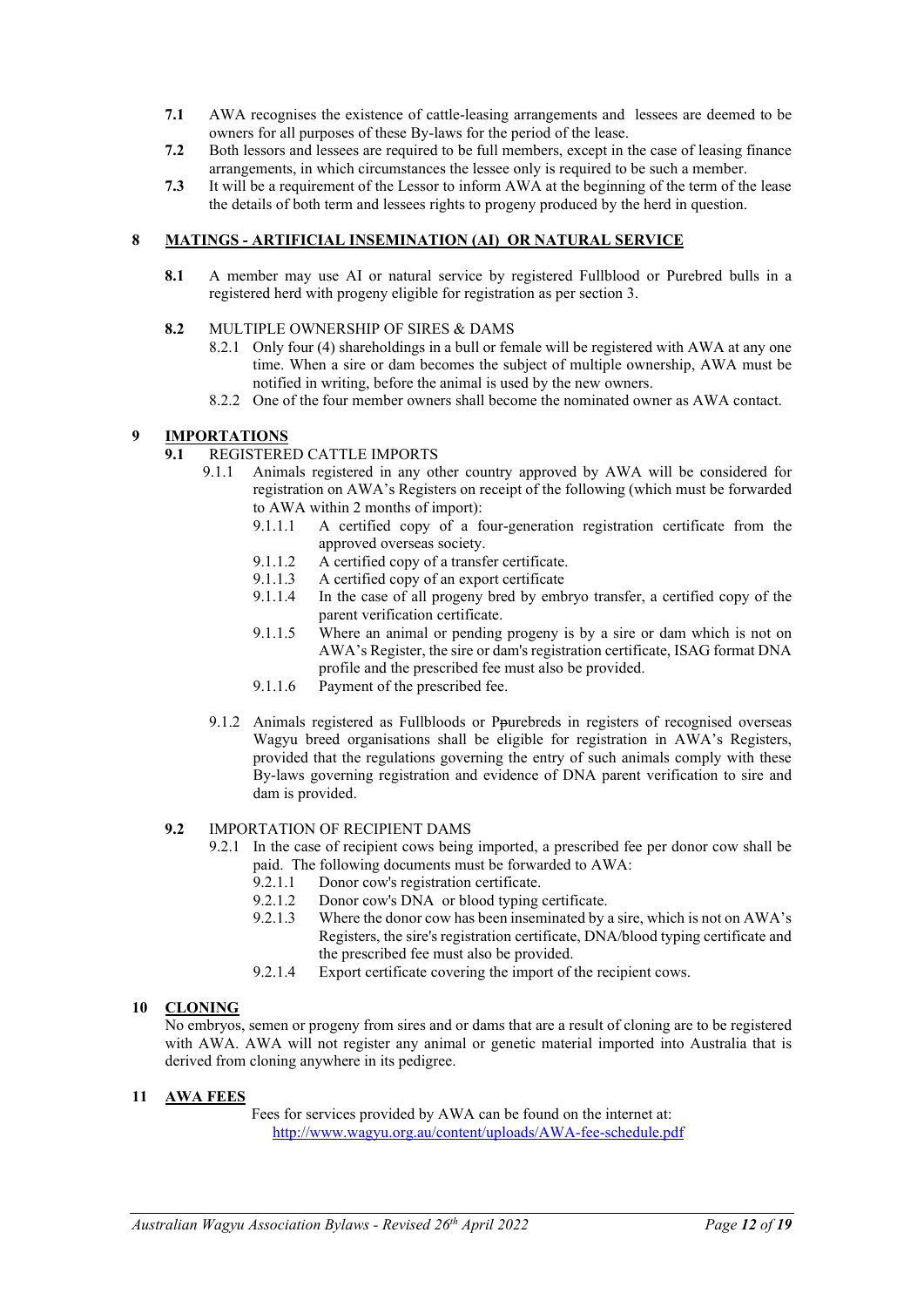# **PART B – AUSTRALIAN WAGYU ASSOCIATION**

## **Members Code of Conduct**

- 1. Members should note that AWA expects members to observe the highest standards in all dealings with their animals and, in particular considers any form of misrepresentation to be detrimental to the interest of AWA.
- 2. Any breeder holding a dispersal sale shall be ineligible to register cattle for a period of three years from the date of sale and transfers out of his herd cannot be made during that time.
- 3. Attention is therefore drawn to the the Constitution which provides at the following clauses:

28.1 If any member:

- (1) wilfully refuses or neglects to comply with the provisions of this Constitution and any of the by-laws of the Company; or
- (2) is guilty of any conduct that, in the opinion of the directors, is unbecoming of a member or prejudicial to the interest of the Company;

the directors may resolve to censure, direct a member to rectify a breach of their compliance with the provisions of the constitution and any of the by-laws of the Company, fine, suspend or expel the member from the Company and, in the case of expulsion, to remove the member's name from the register of members.

28.3 At least 1 week before the meeting of the directors that a resolution of the nature referred to in rule 28.1 is passed, the directors must give to the member notice of:

(1) the meeting;

- (2) what is alleged against the member; and
- (3) the intended resolution.

28.4 At the meeting and before the passing of the resolution, the member must have an opportunity of giving orally or in writing, any explanation or defence the member sees fit.

28.5 A member may, by notice in writing lodged with the secretary at least 24 hours before the time for holding the meeting that the resolution is to be considered by the directors, elect to have the question dealt with by the Company in general meeting and in that event, a general meeting of the Company must be called for that purpose.

28.6 If at the meeting a resolution to the same effect as the resolution that was to be considered by the directors is passed by a majority of 2/3 of those present and voting (and the vote must be taken by secret ballot), the member concerned must be punished in the manner resolved and in the case of a resolution for expulsion the member is expelled and the member's name must be removed from the register of members.

28.7 If any member ceases to be a member under rule 28.6, the directors may reinstate the member and restore the name of that member to the register of members upon and subject to any terms and conditions they see fit.

- 4. Any AWA member expelled under these clauses shall forfeit all subscription previously paid by him, also all rights in any claim upon AWA.
- 5. A member suspended under these clauses shall not during the period of suspension be in or upon the premises of AWA or hold himself out as representing AWA elsewhere.
- 6. The term "elite" shall not be used to describe any animals offered for sale without the prior consent of AWA.
- 7. When selling animals, members have an obligation to disclose whether a female has undergone embryo transplant. Similarly the member is to disclose semen interests of bulls where less than 100% is offered for sale.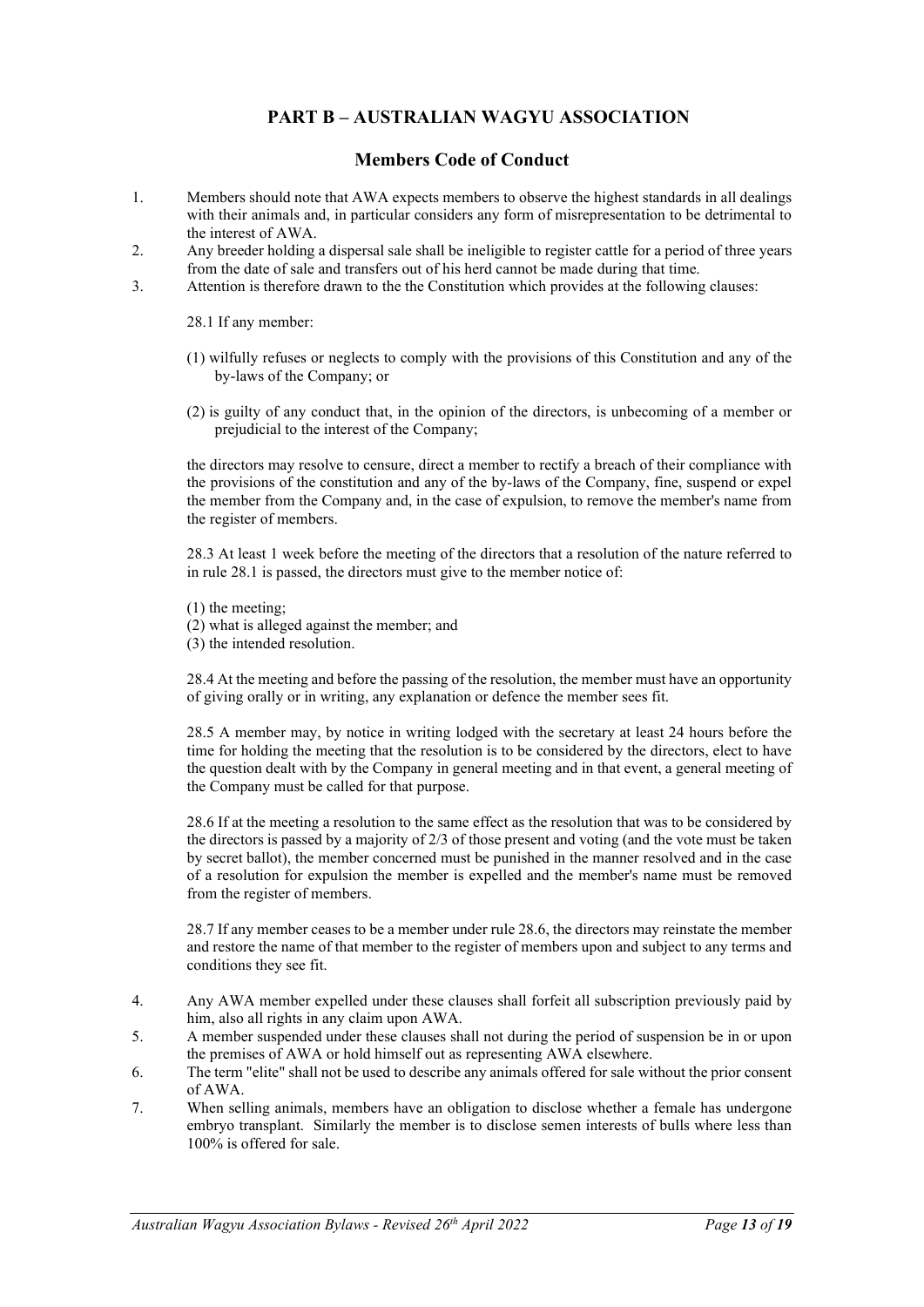## **PART C – AUSTRALIAN WAGYU ASSOCIATION**

## **Advertising, Promotion and Marketing Code of Conduct**

## **1. OBJECTIVES**

This Code has been adopted by AWA as part of advertising, promotion and marketing self regulation. Its object is to ensure that advertisements by and to AWA Members and other forms of marketing communications are legal, decent, honest and truthful. This includes all descriptions of differing grades of Wagyu livestock, and that these descriptions have been prepared with a sense of obligation to potential purchasers and a sense of fairness and responsibility to competitors.

This Code comes into effect on 1 March 2018.

## **2. DEFINITIONS AND INTERPRETATION**

In this Code, unless the context otherwise requires:

## **Advertising, Promotion or Marketing**

**Communications** means any material which is published or broadcast using any Medium or any activity which is undertaken by, or on behalf of an advertiser or marketer, and

- over which the advertiser, promotor or marketer has a reasonable degree of control, and
- that draws the attention of the public in a manner calculated to promote or oppose directly or indirectly any livestock, a product, service, person, organisation or line of conduct,

## **AWA-Owned Advertising, Promotion or Marketing Communications**

Means media directly owned and controlled by AWA, including but not limited to the AWA website, Update Newsletter, all online newsletters, AWA events programs and sales catalogues**.**

**The Board** means the AWA Board of Directors, which has the power to administer By Laws supporting a review and complaints system in relation to Advertising or Marketing Communications covering the Wagyu industry, Wagyu livestock marketing, and in particular AWA –owned Advertising and Marketing Communications.

**AWA Management** means the AWA Chief Executive **Officer** 

**Member** means a member of AWA.

**Advertiser** means any party, being a Member or otherwise, who purchases advertising space in AWAowned or other media; or provides promotional copy describing Wagyu livestock or related products for such media.

**Medium** means any medium whatsoever including without limitation cinema, internet, outdoor media, print, email, radio, telecommunications, television or other direct-to-consumer media including new and emerging technologies.

# **3. GENERAL ADVERTISING, PROMOTION &**

## **MARKETING COMMUNICATIONS STANDARDS**

- **3.1** AWA takes no responsibility for and will have no involvement in complaints and disputes regarding advertising, promotion or marketing representations made by advertisers. These shall be dealt with under Australian Consumer law Section 29 False and Misleading representations within the appropriate jurisdiction and under the law of the relevant State or Territory.
- **3.2** Advertising, Promotion or Marketing Communications shall not be misleading or deceptive or be likely to mislead or deceive.
- **3.3** Advertising, Promotion or Marketing Communications shall not contain a misrepresentation, which is likely to cause damage to the business or goodwill of a competitor.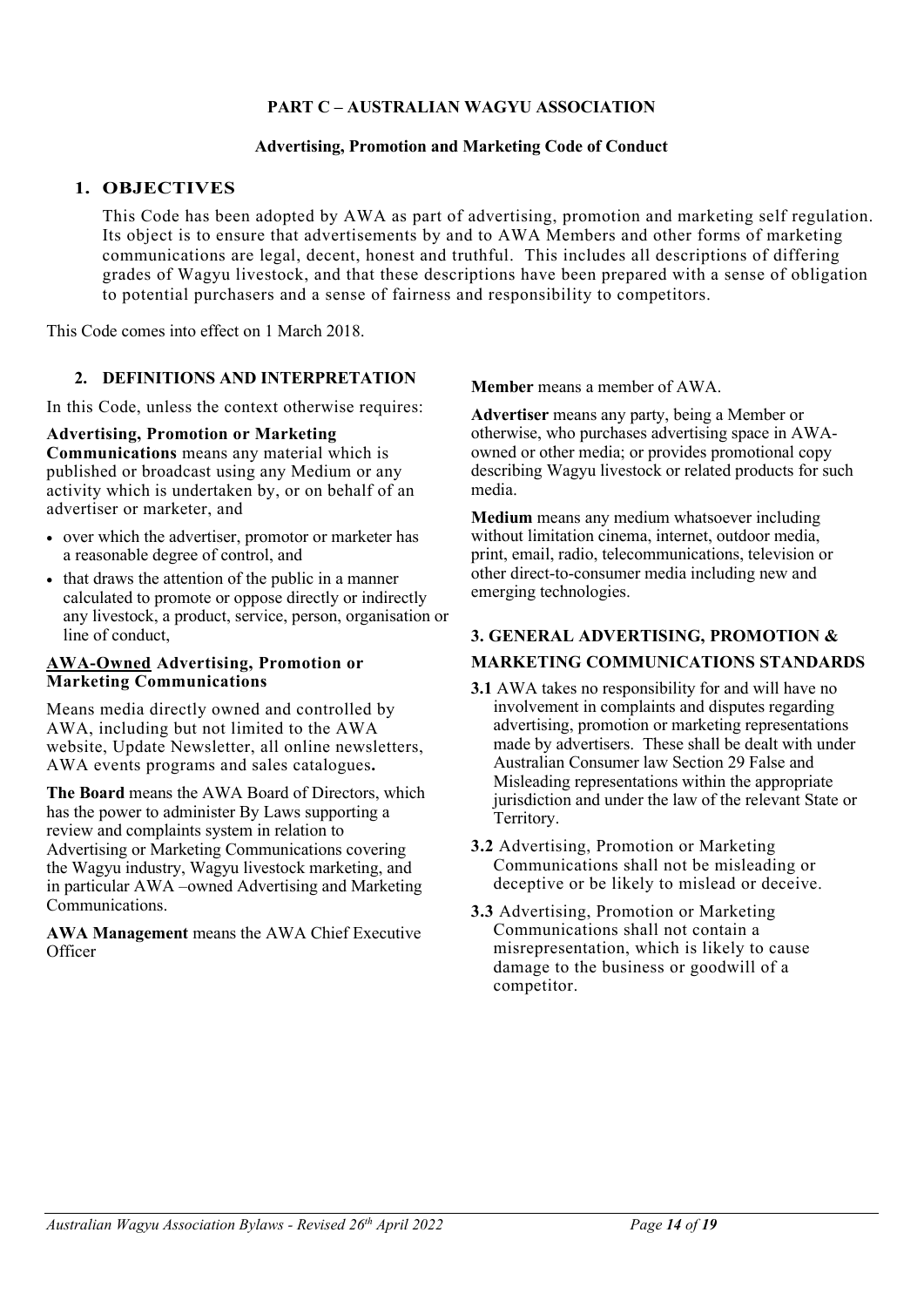- **3.4** Except with the prior written authority of the Board of the AWA, AWA members must not represent themselves as the AWA, acting on behalf of the AWA or representing the AWA. Communications by members, including emails, must not give the appearance of being authorised by the AWA or being from the AWA.
- **3.5** Advertising, Promotion or Marketing Communications shall not exploit Member concerns in relation to animal welfare issues, or regard to protecting the environment by presenting or portraying distinctions in products or services advertised in a misleading way or in a way which implies a benefit to the environment or welfare of an animal which the product or services do not have.
- **3.6** Advertising, Promotion or Marketing Communications shall not make claims about the Australian origin or content of products advertised in a manner which is misleading.
- **3.7** Advertising, Promotion or Marketing Communications shall not portray people or depict material in a way which discriminates against or vilifies a person or section of the community on account of race, ethnicity, nationality, gender, age, sexual preference, religion, disability, mental illness or political belief.
- **3.8** Advertising, Promotion or Marketing Communications should not employ sexual appeal in a manner which is exploitative and degrading of any individual or group of people.
- **3.9** Advertising, Promotion or Marketing Communications shall not present or portray violence unless it is justifiable in the context of the product or service advertised.
- **3.10** Advertising, Promotion or Marketing Communications shall treat sex, sexuality and nudity with sensitivity to the relevant audience.
- **3.11** Advertising, Promotion or Marketing Communications shall only use language which is appropriate in the circumstances (including appropriate for the relevant audience and medium). Strong or obscene language shall be avoided.
- **3.12** Advertising, Promotion or Marketing Communications shall not depict material contrary to Prevailing Community Standards on health and safety.

## **4. SPECIFIC AUSTRALIAN WAGYU INDUSTRY ADVERTISING, PROMOTION AND MARKETING COMMUNICATION STANDARDS**

The following standards apply to all Advertising & Marketing Communications in AWA-Owned Advertising and Marketing Communications media. Advertising that does not comply to these standards may be refused publication in AWA-Owned Media at the discretion of the AWA Board or AWA Management. Advertising by Members in non-AWA-Owned media that is not compliant with these standards may place the Member in breach of the AWA Member Code Of Conduct.

- **4.1** Advertising, Promotion and Marketing Communications material shall describe all registered Herdbook livestock in accordance with the animal AWA registration grade, being Fullblood or Purebred, and provide the full AWA registration identification for each animal.
- **4.2** Advertising, Promotion and Marketing Communications for cross bred or any other non-Herdbook animal (s) shall describe the livestock by the correct AWA grade; and include specific advice on the AWA registration status of all animals. EG: unregistered animals must be identified as 'unregistered'.
- **4.3** Only AWA registration certificates are proof of 'fullblood' or 'purebred' status of an animal.
- **4.4** Advertising, Promotion and Marketing Communications that describes polled or scurred animals must be consistent in this description with the 'horn status' recorded in the AWA registration certificate of the animals.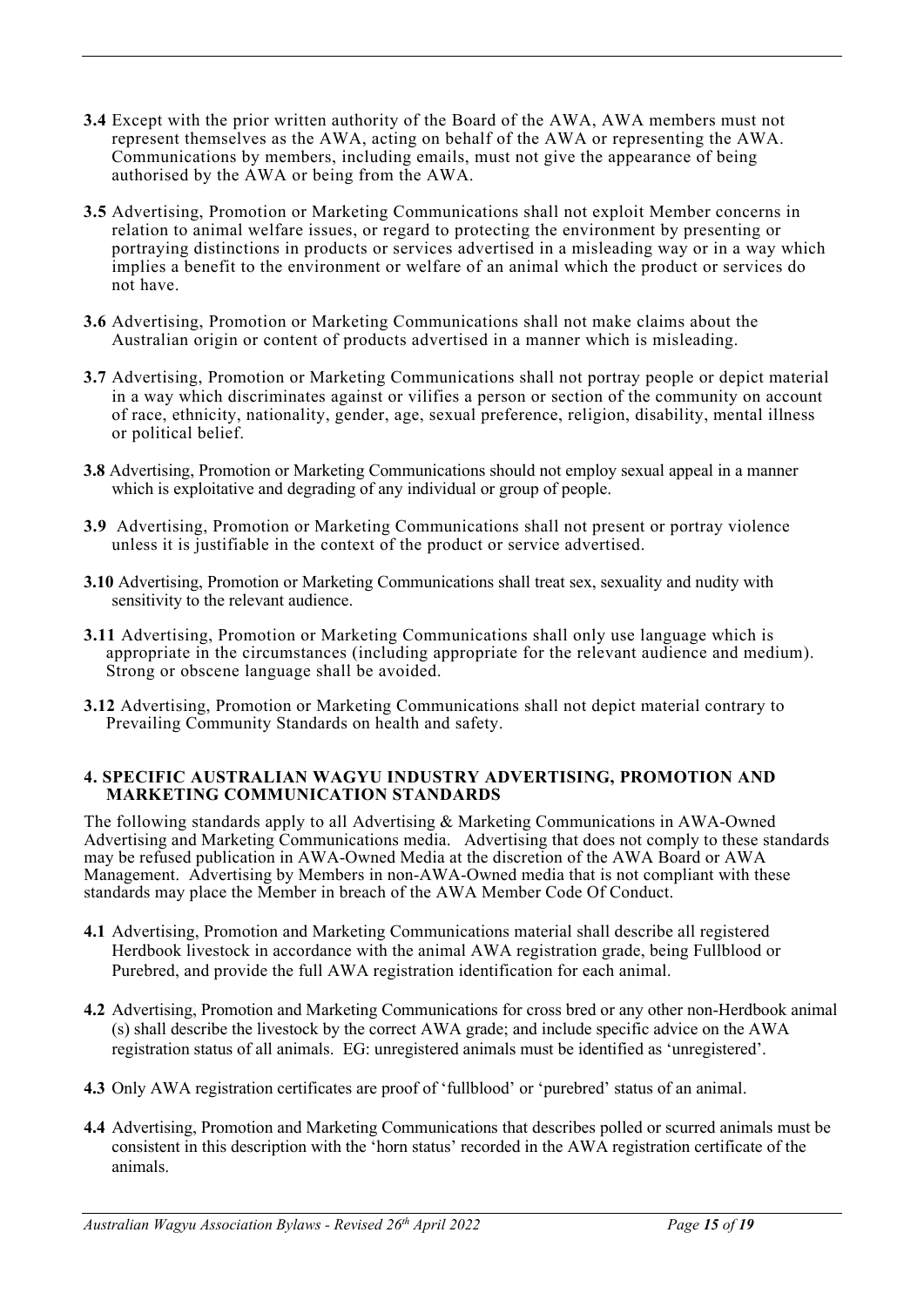- **4.5** Advertising, Promotion and Marketing Communications descriptions of animals in AWA Owned sales catalogues must provide a vendor certification of the disease testing and vaccination status of each individual animals, as defined in the catalogue entry forms, or catalogue and sale entry may be refused at the discretion of the AWA Board, Board Committee or AWA management.
- **4.6** In accordance with the AWA Advertising Code of Conduct, Advertising, Promotion and Marketing Communications descriptions of animals in non AWA –Owned sales catalogues or online listings should provide a vendor certification of the disease testing and vaccination status of each individual animals, as defined in the catalogue entry forms.
- **4.7** In publishing the disease status certifications of vendors in AWA-Owned media, AWA relies on the testing and vaccination status certification of vendors, and takes no responsibility for any misrepresentation.
- **4.8** Advertising, Promotion and Marketing Communications which describes semen lots for sale, shall meet all conditions of clauses 2.1, 2.2, 2.3 and 2.4; plus the vendor shall certify each lot as 'Farm' or 'Centre' collected, and clearly define any eligible international markets for the semen. In publishing the semenrelated certifications of vendors in AWA-Owned media, AWA relies on the certification of vendors, and takes no responsibility for any misrepresentation.
- **4.9** Advertising, Promotion and Marketing Communications which describes embryo lots for sale, shall meet all conditions of clauses 2.1, 2.2, 2.3 and 2.4;, and vendor certification shall clearly define any eligible international markets for the embryos. In publishing the embryo-related certifications of vendors in AWA-Owned media, AWA relies on the certification of vendors, and takes no responsibility for any misrepresentation.
- **4.10** Where a Member is a web advertiser on the AWA website, with links to the Member's own website, all Wagyu animal descriptions should conform with the general standards of the AWA Advertising Code of Conduct, and specifically, animals described as fullblood or purebred must have AWA registrations consistent with each such claim. Member advertising on the AWA website may be cancelled for a breach of this clause, at the discretion of AWA Management or the Board.
- **4.11** AWA members are permitted to use the AWA member logo in-full and without fragmentation in promotion of their business and in signage for corporate use such as in letter heads, signage, business cards or website. In using the AWA member logo, members agree to all aspects of the AWA Advertisers Code of Conduct. Members agree to not use the AWA member logo in promotion of product including sale of livestock, gentic material, meat, meat by-products, non-Wagyu products, meals or edible products and are solely responsible for all representations made.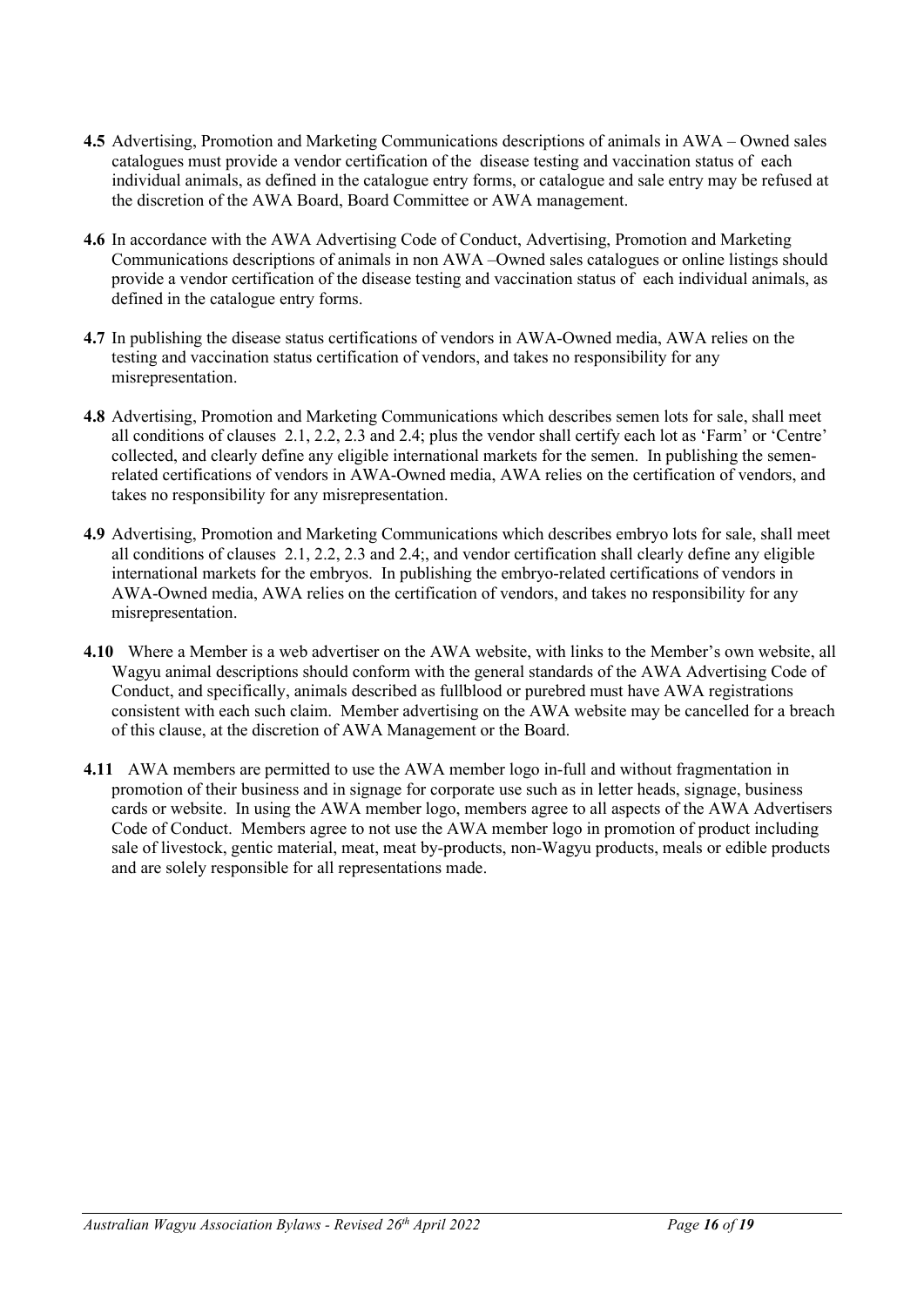# **PART D – AUSTRALIAN WAGYU ASSOCIATION**

## **Member Bullying Policy**

## **1. POLICY STATEMENT**

Workplace bullying is a threat to the health and wellbeing of Australian Wagyu Association staff. The AWA Management and Board have a duty to ensure the health and safety of AWA staff. Safe Work Australia outlines the requirements on workplaces and processes to manage response to bullying. With<br>NSW being the place of business, guidelines can be found here NSW being the place of business, guidelines can be found here <https://www.safework.nsw.gov.au/hazards-a-z/bullying/workplace-bullying>

The leadership standard for the AWA is set by the Board and accordingly, the Board is committed to eliminating, so far as is reasonably practicable, all forms of workplace bullying by maintaining a culture of openness, support, and accountability through the organisation – including within the membership.

Even though as AWA Members, you do not perform work for your organisation, you come into contact with AWA employees. As a workplace participant, you are capable of subjecting employees to bullying and intimidatory behaviour.

It is therefore important for the AWA to have a comprehensive bullying policy in addition to its code of conduct that applies to AWA Members. It is important that AWA Members understand what behavioural obligations they have towards each other and to employees.

## **2 . DEFINITIONS**

**"Bullying"** is repeated or unreasonable behaviour directed towards a person or group of persons that creates a risk to health and safety. It includes behaviour that could be expected to intimidate, offend, degrade, humiliate, undermine or threaten.

**"Repeated behaviour"** refers to the persistent nature of the behaviour and can involve a range of behaviours over time.

**"Unreasonable behaviour"** is behaviour that a reasonable person, having considered the circumstances would see as unreasonable, including behaviour that is victimising, humiliating, intimidating or threatening.

Examples of behaviour, whether intentional or unintentional, that may be considered to be workplace bullying if they are repeated, unreasonable and create a risk to health and safety include but are not limited to:

- abusive, insulting or offensive language or comments;
- unjustified criticism or complaints;
- deliberately excluding someone from discussion or activities;
- withholding information that is vital for effective completion of duties;
- setting unreasonable timelines or constantly changing deadlines;
- denying access to information, consultation or resources to the detriment of the employee;
- spreading misinformation or malicious rumours; and
- changing arrangements to deliberately inconvenience a particular employee.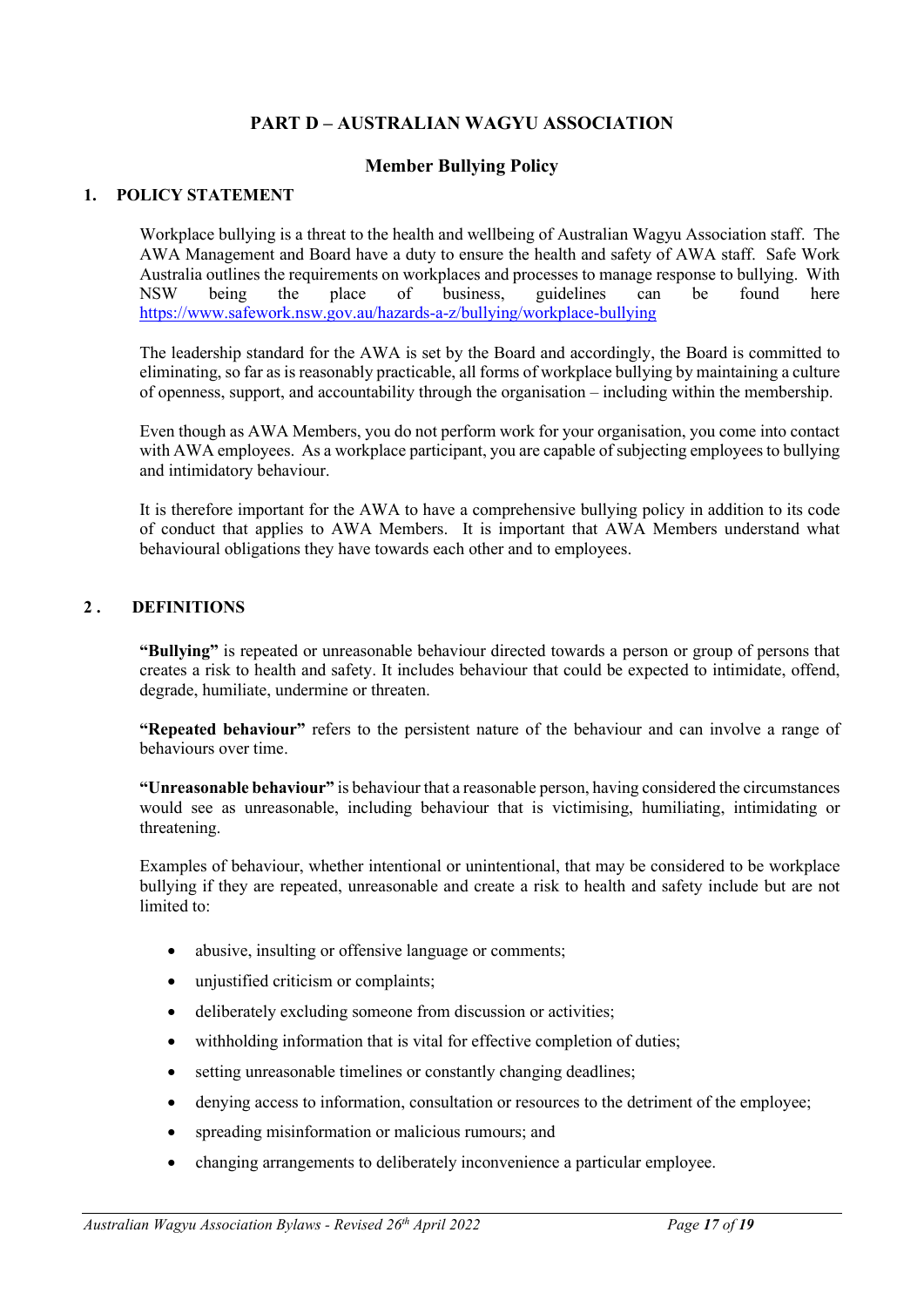Workplace bullying can be carried out in a variety of ways including through phone calls, email, text or social media channels.

Reasonable discussion and debate is not considered to be workplace bullying if it is carried out lawfully and in a reasonable manner in the circumstances.

Differences of opinion and disagreements are generally not considered to be workplace bullying if they are handled fairly, in a non-offensive and non-threatening manner.

## **3 . RESPONSIBILITIES**

The AWA has a duty of care to provide a safe workplace, and ensure, so far as is reasonably practicable, that workers and other people are not exposed to health and safety risks.

The AWA accepts and acts on its duty of care. any reported allegations of workplace bullying will be promptly, thoroughly, and fairly investigated.

Bullying complaints will be handled in a confidential and procedurally fair manner. Where confidentiality cannot be guaranteed this will be clearly communicated to the relevant parties.

All parties will be treated with respect.

The person against whom the allegation is made has the right to natural justice (the right to know what is alleged against them, the right to put their case in reply, and the right for any decision to be made by an impartial decision-maker).

It is the obligation and responsibility of every person, including AWA members, to ensure that the workplace, is free from bullying. The responsibility lies with each AWA member.

All employees have:

- an entitlement to work in a safe and healthy workplace and to be treated with dignity and respect;
- an entitlement to make a complaint in respect of any bullying behaviour;
- a responsibility to take reasonable care for their own health and safety;
- a responsibility to ensure they do not promote or engage in bullying and otherwise take reasonable care that their acts or purposes do not adversely affect the health and safety of other people; and
- a responsibility to comply with AWA's staff procedures and anti-bullying policy.

It is the responsibility of all AWA members to ensure that:

- they understand, and are committed to, the right of all AWA employees to attend work and perform their duties without fear of being bullied in any form;
- all reasonable steps to eliminate bullying are made so far as is reasonably practicable;
- all applicable occupational health and safety legislation is observed; and
- they are aware of their obligations and responsibilities in relation to providing a workplace free from bullying for AWA staff.